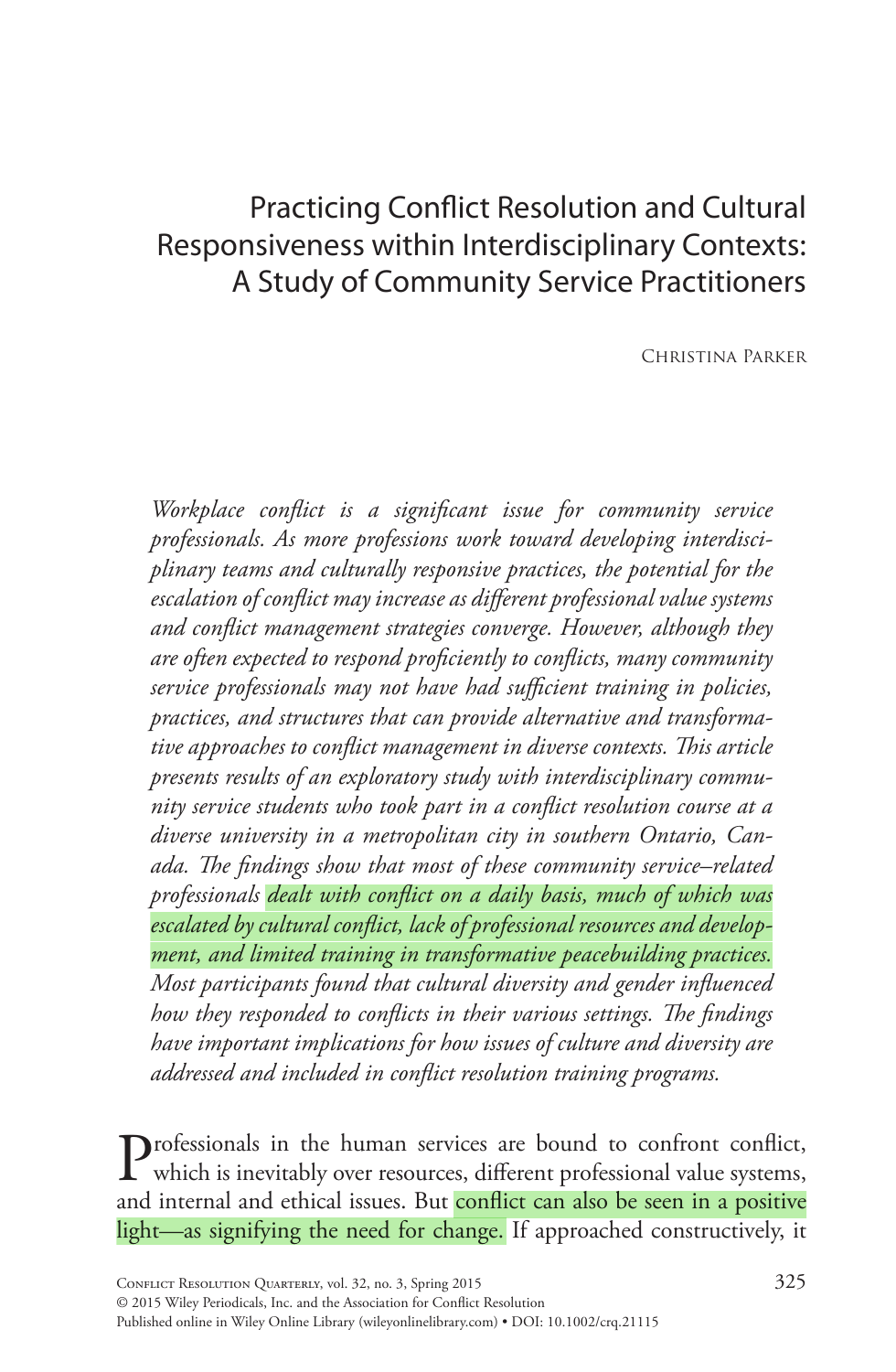can often produce positive results, resulting in equitable access, inclusion of marginalized perspectives, and healthier relationships. Nevertheless, the normalized avoidance of conflict often trumps any possibility of restoring and rebuilding relationships and communities.

Skillful conflict resolution practices have significant ramifications for community building and promoting dialogue in relationships across interpersonal, community, and systems levels. Ultimately, proactive conflict resolution practices depend on the issue, context, and relationships of those involved in the conflict. In community-based contexts, the choices of service providers and professionals have a direct impact on community members. Thus, healthy and peaceful communities rely on their skilled leaders' ability to work within an interdependent system with various professionals. For instance, students expect that their teachers will model the best ways for addressing conflicts (Bickmore 2005; Jenkins, Ritblatt, and McDonald 2008), and social workers often assume a mediator role so that they can be neutral and equitable in helping people solve their conflicts (Kruk 1997).

Community services comprise disciplines that provide services to the public. They include early childhood educators, social workers, nurses, urban planners, child and youth care workers, psychologists, sociologists, nutritionists, and criminal justice specialists. According to Kruk (1997), such "human service professionals are routinely called upon to deal with conflict" (1). Community service professionals (CSPs) in the human development and service fields (e.g., nurses, social workers, and early childhood educators) play a vital role in helping stakeholders (students, patients, clients, and community members) resolve conflict and develop their sense of self and acceptance of the cultural differences around them. This goal cannot be achieved without recognizing and addressing differences (Kahane 2003; Kumashiro 2004; Parker and Bickmore 2012). How CSPs work together in interdisciplinary teams is equally vital for managing complex social issues.

Cultural and social conflicts are pervasive in our cosmopolitan society. The roots of these conflicts can be found in competing interests and patterns of access that are intangibly connected to culturally shaped beliefs, fears, and values (Ross 1993, 2007). Responses to cultural conflict can reinforce (or mitigate) ethnic and social conflict (Bekerman 2009; Funk and Said 2004; Ross 1993, 2007). Conflict resolution practices may address social conflicts related to ethnic identities in diverse ways (Bush and Saltarelli 2000; Harris 2004; Tawil and Harley 2004).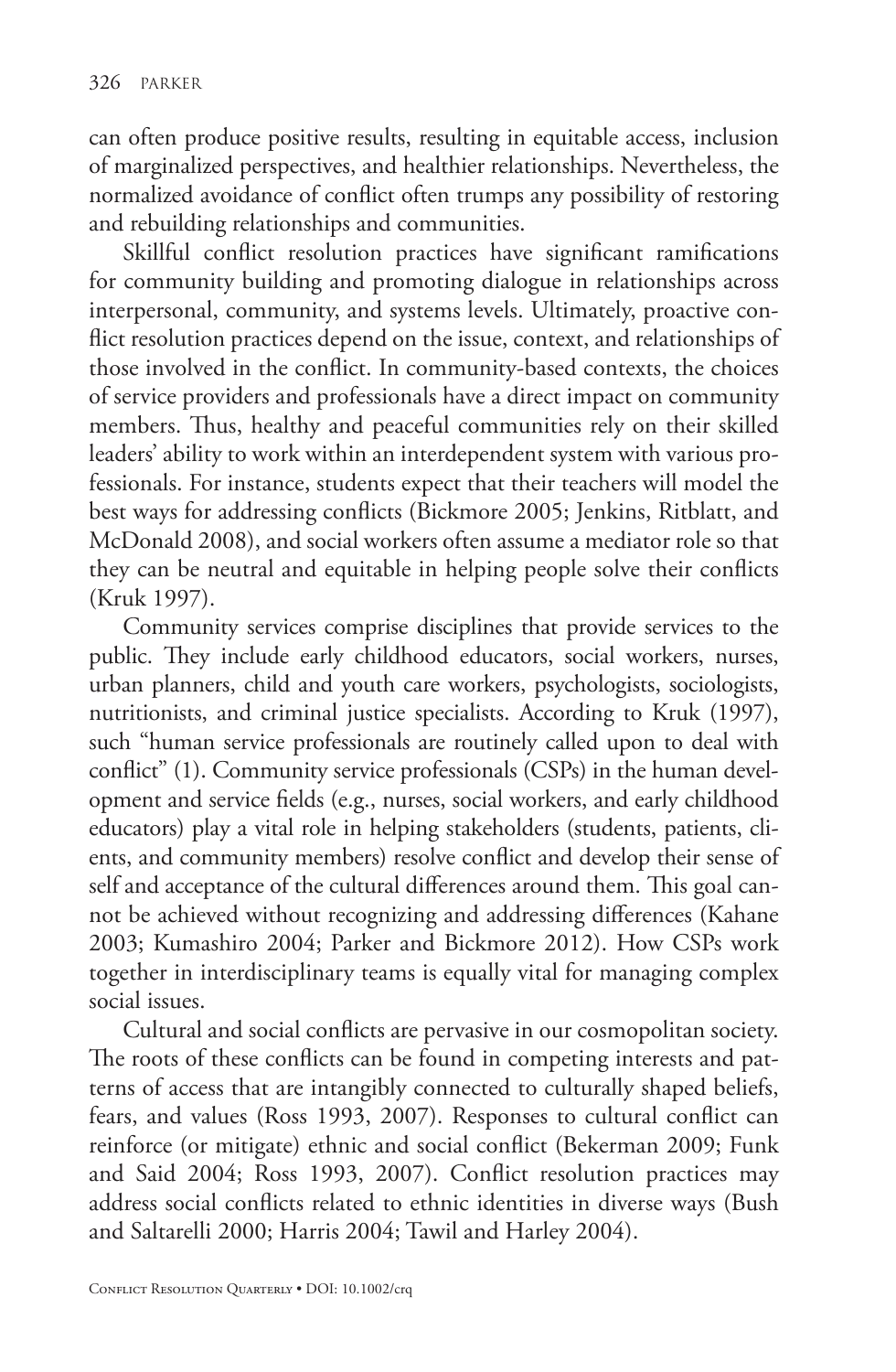In their student years in typical professional development education, many CSPs have had little opportunity to gain confidence or skills for handling social, political, and moral subject matter, especially in relation to diversity (Bickmore 2005). For example, many teachers, both novice and seasoned, feel uncomfortable or unprepared in addressing conflict; thus, they often avoid dealing with it and instead refer students to administrators, or else they may step back from addressing it at all (Jenkins et al. 2008; Parker and Bickmore 2012). Professional support that addresses the roots of this problem, such as conflict resolution and peacebuilding education, may help to prepare CSPs for culturally sensitive and dialogic practices that are centered on the client, patient, or student. However, developing confidence for implementing such complex resolution strategies seems to require practice and support to engage in dissent and dialogue among peers (Keefe and Koch 1999; Little 1993).

This article draws on the results of an exploratory study using an online questionnaire designed to explore the types of conflict that interdisciplinary students and practitioners experience, the resolution styles they practice, and their perceptions of the influence of culture and gender on how conflict escalates. The questionnaire also explored the participants' experience in interdisciplinary teams and access to professional development and resources to support peacebuilding practices in their workplaces.

The participants took part in a conflict resolution course I led that was tailored toward CSPs. In the course, they participated in various democratic and inclusive dialogic pedagogies that encouraged interdisciplinary dialogue about conflict and diversity. Pedagogies that encouraged dialogue about social conflicts included classroom discussions, circle processes, cooperative learning, role-play exercises, and interdisciplinary group work. The use of dialogic and discussion-based pedagogies encouraged diverse and alternative viewpoints and offered greater possibilities for students' inclusion. Course work on issues of power and diversity were designed to help deepen participants' awareness of their practice and contributed to their shared knowledge in responding to the postcourse questionnaire.

As researcher, I was specifically interested in asking about what kinds of conflict CSPs in interdisciplinary contexts experienced on a day-to-day basis and the different types of conflict management practices they used in their diverse school and workplace settings. I also wanted to know how practitioners' responses to conflict were shaped by issues of cultural diversity, gender, and social location. Finally, I wanted to examine how working in an interdisciplinary team would influence practitioners' responses to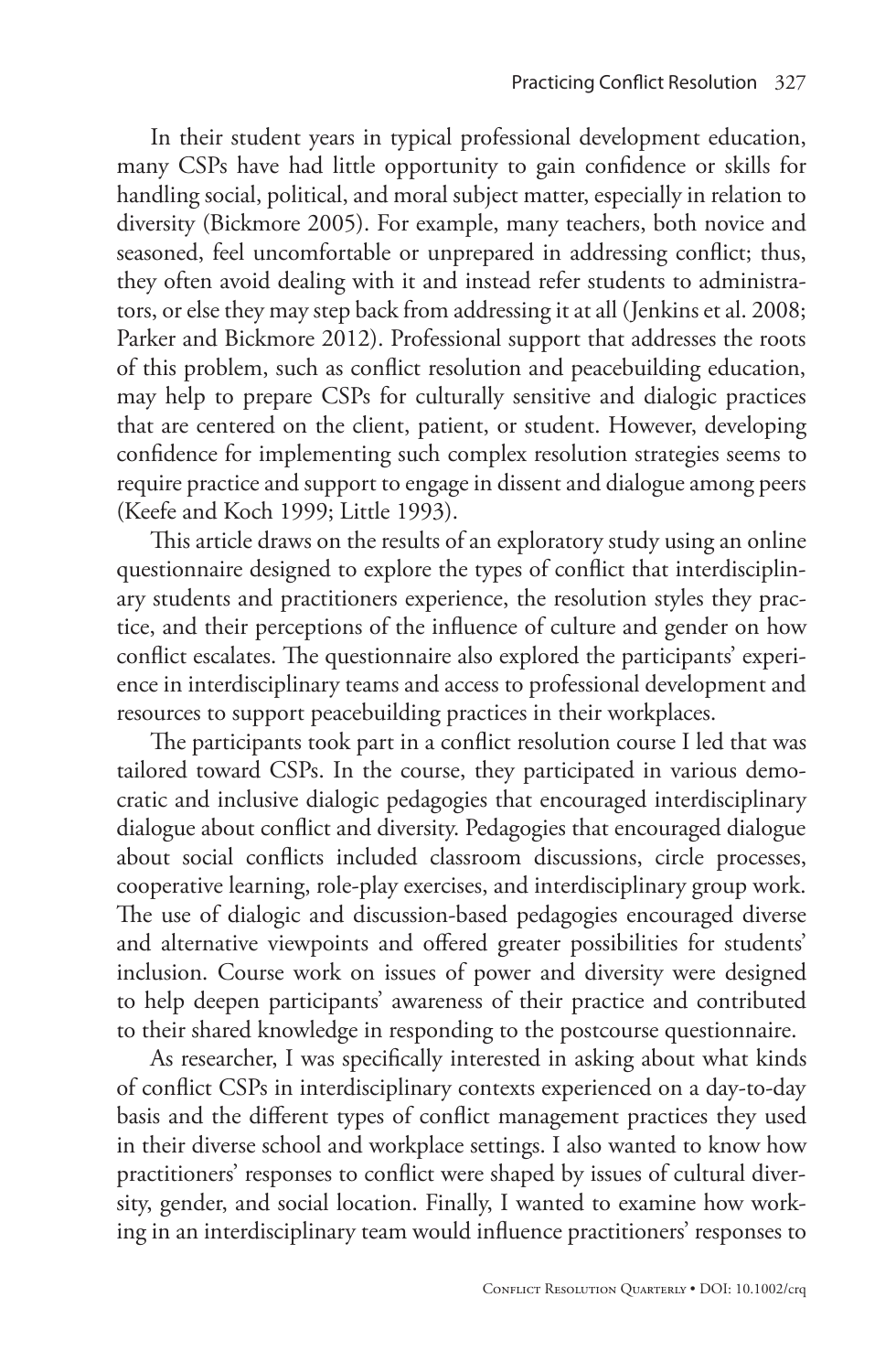conflict and diversity. I used the data from the anonymous questionnaire to investigate how selected CSPs who participated in the conflict resolution course might address conflict with diverse stakeholders (students, clients, and patients).

Through this examination of the experiences of interdisciplinary participants, the study contributes to an understanding of how various kinds of dialogue practices and conflict resolution strategies either reinforce marginalization or encourage reciprocal engagement with diverse stakeholders in the community.

#### Theoretical Framework

Collaborative and transformative conflict resolution practices, such as peacemaking circles, dialogue, meditation, and negotiation, are often overpowered by traditional and normative top-down resolution processes that promote separation of the parties involved in the conflict (peacekeeping) but do little to bring the parties together to discuss the issues and to put practices in place to create sustainable and harmonious relationships (peacebuilding). However, many conflict management processes and other pedagogical tools exist that can guide and shape the diversity and peacebuilding dialogue experiences of diverse students. These tools for handling conflict constructively give participants the opportunity to practice interrupting injustice and contribute to "positive peace" (Galtung 1969). In positive peace, democratic processes, which transform conflict by engaging in "conflict dialogue" across difference, are purposively implemented (Bickmore 2011; Parker 2013).

Many pedagogical tools are available to teachers and facilitators for guiding and inviting students to participate in discussions of conflicting perspectives. For example, dialogic and experientially based pedagogies can address issues embedded in the planned curriculum, as well as issues that are brought up in class through students' personal experiences or current events. Some pedagogies prescribe particular "correct" ways of handling conflict, while others rely on broad principles for including the diverse experiences of the participants to guide the dialogue process.

Prescriptive approaches to conflict education often reflect dominant norms and behaviors in their teaching of an assumed-neutral package of "how-tos" that emerge from dominant cultural contexts; these leave minimal space for diversity of experiences and perspectives of participants (Lederach 1991). By contrast, *elicitive* pedagogies (Lederach 1991) invite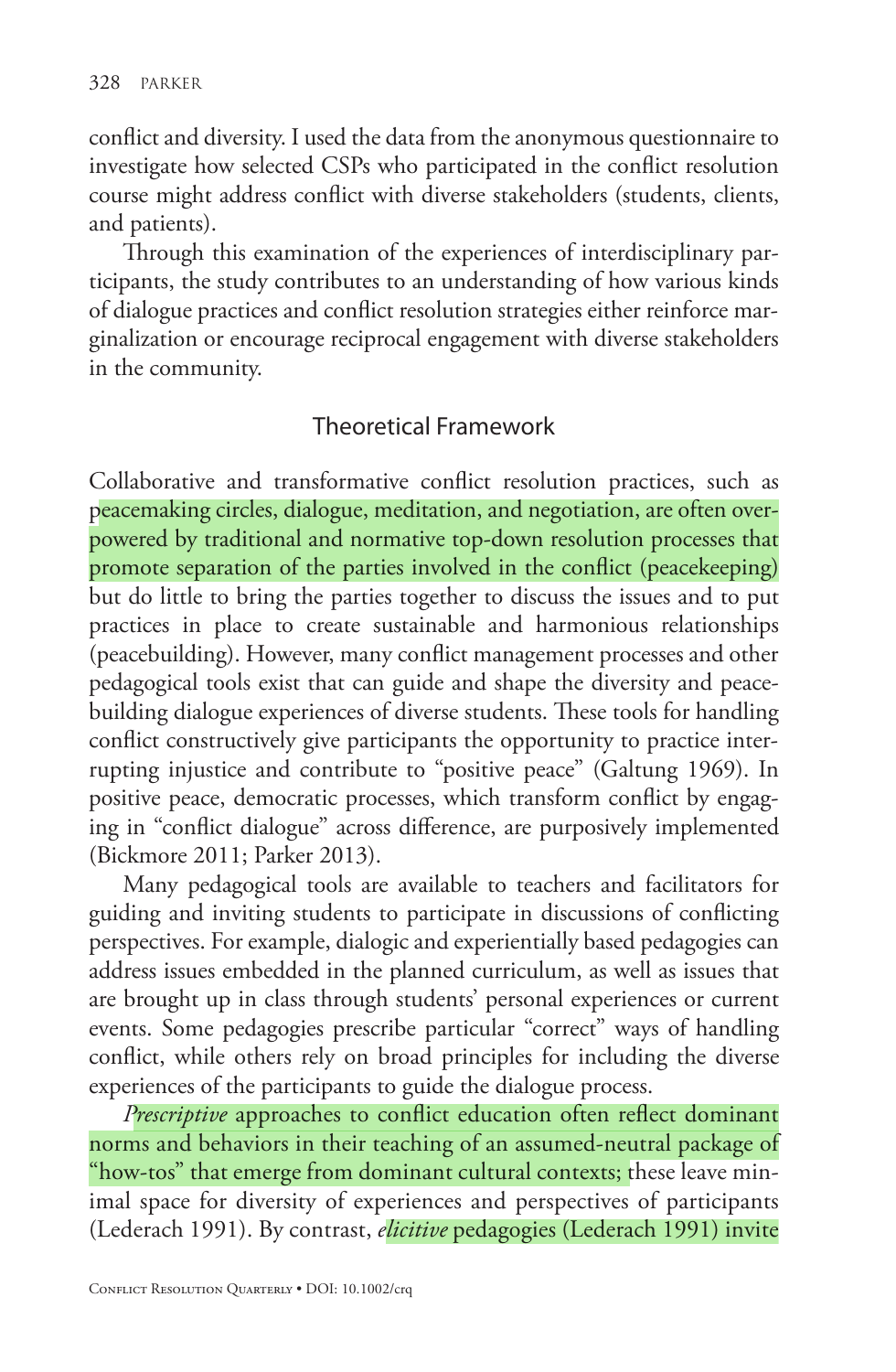participants to make explicit cultural knowledges that were formerly implicit through storytelling and critical analysis of language, proverbs, and cultural symbols. Such approaches may uncover—and make available to learners—culturally rooted knowledge resources for critical, creative, and locally relevant conflict learning. Thus, in these approaches, conflict education becomes a type of cultural learning: participants identify the different understandings of conflict embedded in curriculum content, thereby cocreating a new body of knowledge. Explicitly inviting students to voice and examine their diverse experiences can help them question and resist prescriptive Western models for understanding conflict and their own so-called commonsense assumptions regarding prevailing social relations. The way could thereby be paved for democratization (Parker 2012).

Lederach (2003) identifies the transformative power of seeing conflict through multiple lenses. For conflicts to be transformative and resolved through peacebuilding approaches, participants need to engage in careful analysis of how these multiple levels coincide and intersect through personal, relational, structural, and cultural dimensions of conflict. Such conflict analysis encourages perspectivism, or multiple ways of viewing a phenomenon (Folger, Poole, and Stutman 2005), and engages with core tenets of intersectionality. In turn, multiple, intersecting, and fluid identities are encouraged that privilege identification with race, ethnicity, class, gender, sexuality, religion, nationality, and so on (Sensoy and DiAngelo 2012; Zembylas 2010). Lederach (2005) identifies four capacities or modes for confronting conflicts and building peace: personal, relational, structural, and cultural. These capacities involve recognizing how we learn and respond through creativity and flexibility. Although we know that such capacities are vital when working in interdisciplinary teams and confronting different habits of mind and practice, questions still remain about how to apply these practices in training diverse CSPs.

Shulman (2005b) argues that different disciplines are trained to think, be, feel, act, and do through their particular professional perspective. This kind of professional training is achieved through *signature pedagogies*. For instance, in social work, field experience is a signature pedagogy for learning how to be a social worker (Larrison and Korr 2013; Wayne, Bogo, and Raskin 2010). This same holds true for teacher practicums in schools and medical residencies in training health care professionals. One needs to learn how to take action to respond and perform in one's profession, and action often trumps understanding: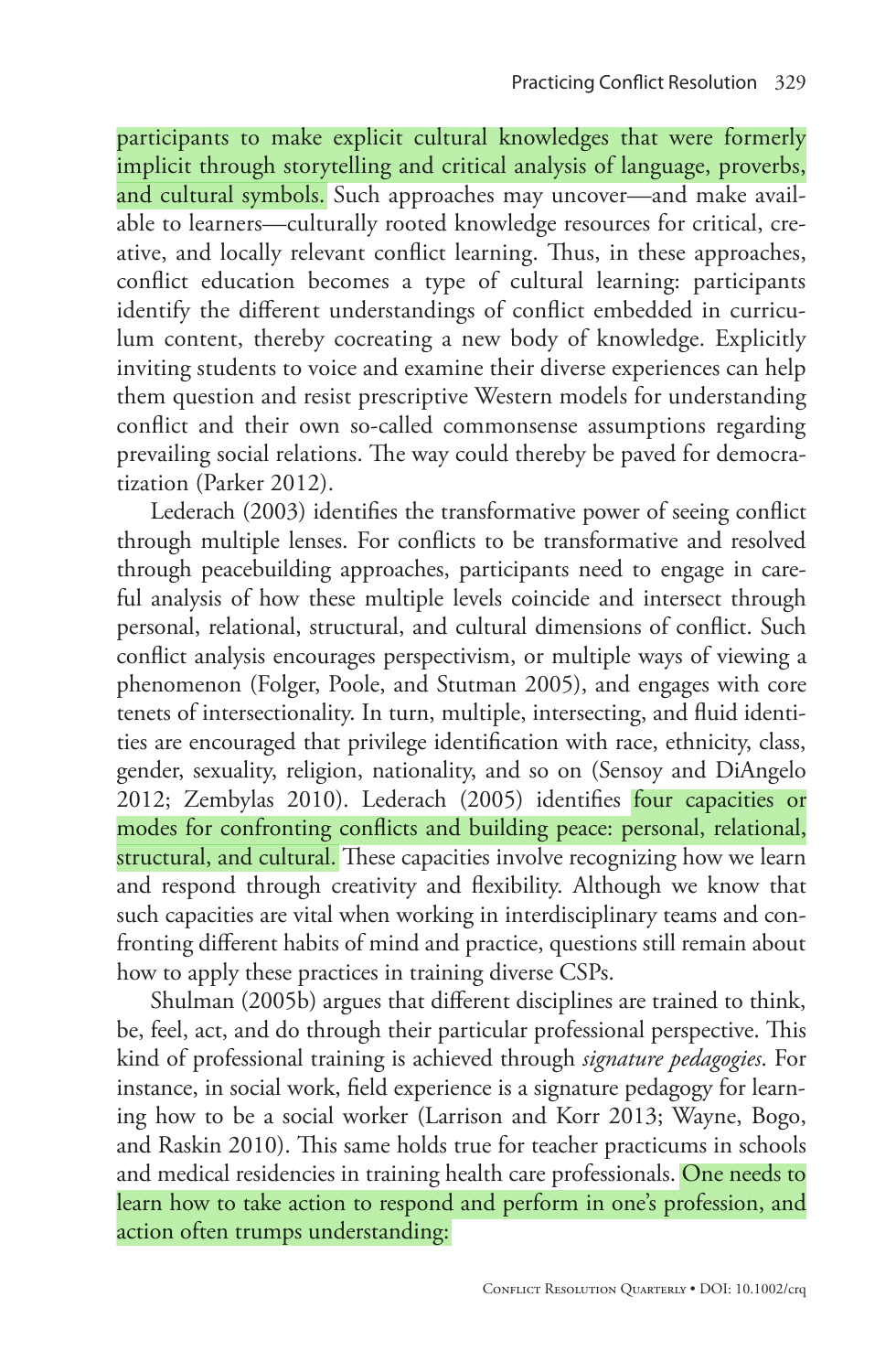A professional is not someone for whom understanding is sufficient. Understanding is necessary, yes; but not sufficient. A professional has to be prepared to act, to perform, to practice, whether they have enough information or not. You have 32 kids in front of you and you need to act. You cannot say, "You know, give me an hour to figure out what I know that will help me decide what to do next." You have to act on the fly with insufficient information. It's true of a surgeon during an operation; it's true of a member of the clergy counseling the bereaved. Action is equally important, maybe more important, than understanding. (Shulman 2005b, 3)

Learning how to "do" (i.e., enact), a professional role, also involves learning how to respond to conflict in that role. Professional role training also involves learning the appropriate mechanisms to resolution. For instance, teachers learn to give stern looks and at times may choose to raise their voice. Nurses learn to maintain composure even if they are being personally attacked (Skjørshammer 2001). At times, social workers need to hide their emotions—if they need to place a child in an alternate home, for instance. Differing roles require differing responses to conflict. However, conflicts may arise or escalate when responses to conflict are handled beyond or against role boundaries (Hall and Weaver 2001).

Elicitive conflict resolution training relies on engaging multiple perspectives. Interdisciplinary dialogue provides opportunities to reflect on how the different disciplines embody their different professional identities. Dialogue itself is a holistic approach to conflict resolution (Feller and Ryan 2012; Isaacs 1999). It is a necessary component of peacebuilding and facilitating intergroup and ethnopolitical conflicts, particularly in postconflict contexts (Feller and Ryan 2012). When dialogue is purposely implemented to confront difficult issues, it transcends conflicts, making them learning opportunities; this process can be broadly understood as *conflict dialogue*.

Conflict dialogue in classrooms offers opportunities to nurture differences and conflicts in ways that support dialogue across and within difference (Parker 2013). It is constructive discussion of conflictual or controversial issues in educating for and about peace, democracy, equity, and social justice (Bickmore 2011). It serves as an intervention, supporting elicitive and transformative conflict resolution training and developing a culturally responsive practice, essential elements of peacebuilding.

Among the many different types of conflict are intrapersonal (conflict with oneself), interpersonal (conflict with one or more people), intragroup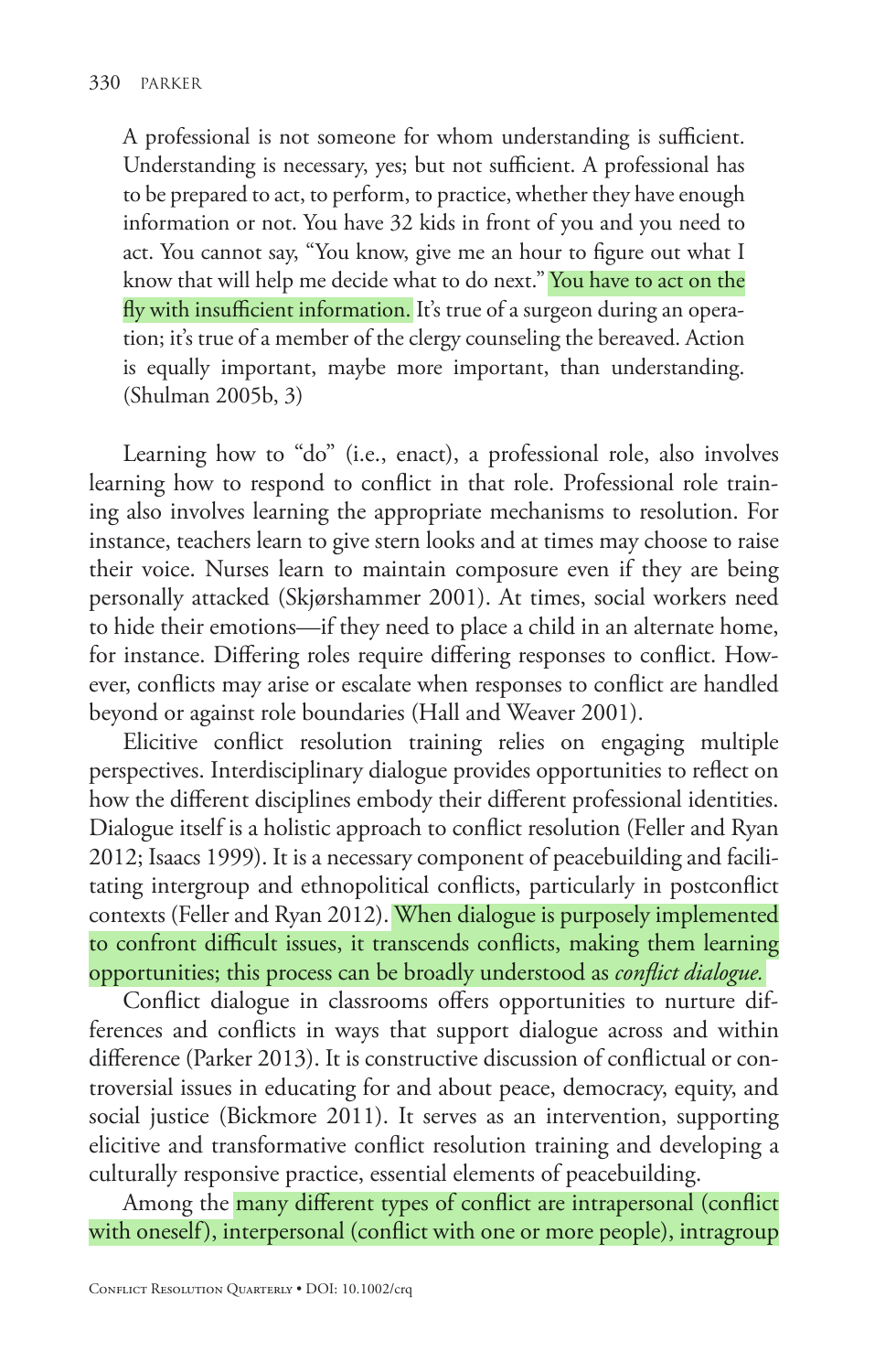(conflict within a group), intergroup (conflict between groups), international (conflict between one or more nations), and global (conflicts between one or more nations that affect many people in the world). In workplace settings, interpersonal conflict—moments of disagreement between two people—is typically most salient. Intrapersonal conflict experienced by professionals engaged in working in the community is often overlooked, as the role expectations and professional expertise of such professionals are expected to triumph in moments of adversity (Hall 2005). As such, many CSPs experience ongoing intrapersonal conflict that fuel interpersonal, intragroup, and intergroup conflicts. This tension is complicated when professionals work in interdisciplinary teams.

## Diversity, Conflict, and Interdisciplinary Teams

Working in teams is vital to humans' productivity, economy, and emotional well-being (Youngwerth and Twaddle 2011). Working collaboratively across and within disciplines contributes to generating new knowledge, maintaining a safe and healthy democracy, and saving lives (Salas 2013). Expert teams have strong leadership and embrace interdisciplinary perspectives. Most programs in postsecondary learning contexts maintain intragroup knowledge through core courses; electives foster collaboration across disciplines and professions in a more limited way. Successful interdisciplinary teams establish members' role clarity within a collective identity, with common goals and reliance on the consistent exchange of information and ideas (Salas 2013).

How diversity is managed and responded to in the classroom environment may shape how students model and enact particular behaviors outside the classroom. Therefore, classrooms that include students from different professional backgrounds are vibrant spaces for exploring diversity beyond and with other equally important aspects of diversity. For instance, engaging with conflictual issues provides opportunities to make latent ideological differences available for educational discussions. The benefits of conflict in this way are propitious, as participants engage in "the heart of dialogue" (Isaacs 1999). Tienda (2013) argues for the possibility of leveraging "diversity for pedagogic benefit and to promote integration by providing incentive for cross-race dialogue, programs, and peer-led activities that work against evolved human preferences for homogeneity, stability, simplicity, and structure" (474). When students experience such inclusion in the classroom, they may feel better prepared to address issues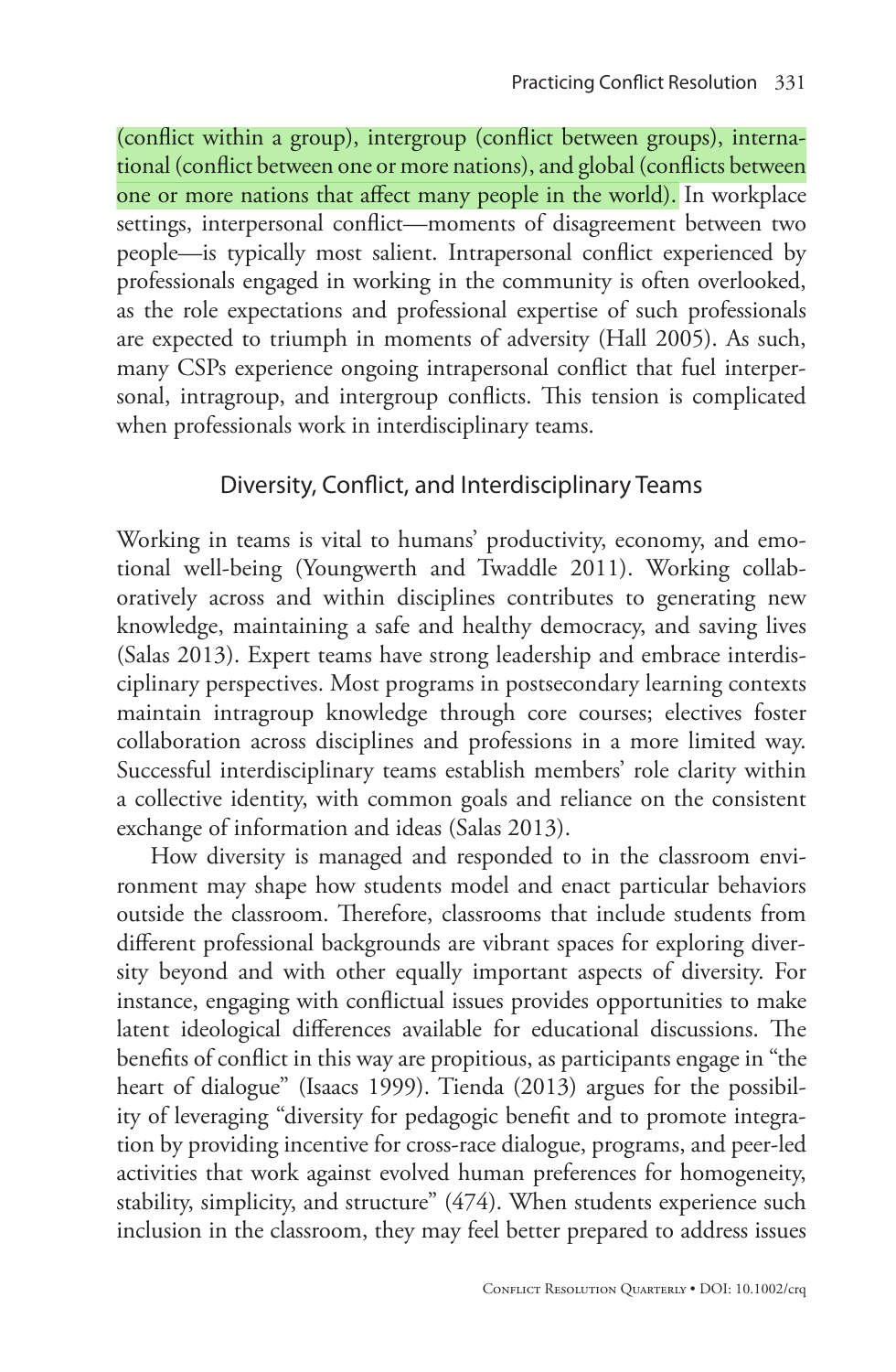related to conflict and diversity in their workplace settings (Parker and Bickmore 2012).

Alimo (2013) found that white college students felt more confident in taking personal steps to address social inequities after their participation in intergroup dialogue sessions. Moving beyond immersion in diverse contexts to interaction and engagement in wider cultural contexts may increase participants' awareness and motivate them to activate their personal and social responsibility in challenging diversity issues (Alimo 2013; Nagda, Kim, and Truelove 2004). For instance, Zúñiga et al. (2012) found that participants' understanding of the connections between race, ethnicity, and gender influenced their active and engaged listening during intergroup encounters.

In their study of undergraduate students pursuing a social welfare major, Nagda et al. (2004) illustrate how integrating intergroup dialogue in the core curriculum provided opportunities for students from multiple social identity groups to share and reflect on their personal social identities and biases, which increased the students' confidence in attending to issues of diversity. Gurin, Nagda, and Sorenson (2011) argue that intergroup dialogue increases the potential for civic engagement through a "psychological and social engagement process that illuminates the connection between the personal and the political, the intellectual and the affective, and the focus on personal relationships as well as on power and privilege" (51).

Intergroup dialogue provides a unique perspective for understanding how contact among interdisciplinary professionals may activate critical reflection on issues of diversity and subsequently influence responses to conflict related to such diversities. Gathering further insights into the actual conflictual experiences of participants may further shape how such dialogue sessions can be facilitated to reflect participants' understandings of conflict and diversity.

#### Culture and Conflict in Community Service Learning Contexts

McCormack et al. (2002) studied clinical leaders over a seven-month period in a London teaching hospital, observing their experiences and offering training and facilitation of how to develop better leadership strategies in their workplace. Many participants expressed feeling more empowered when they had opportunities to both receive from and give feedback to their colleagues. In addressing instances of collegial disharmony, participants learned that they needed to develop a unified vision for working with older people and working collaboratively in multidisciplinary teams. In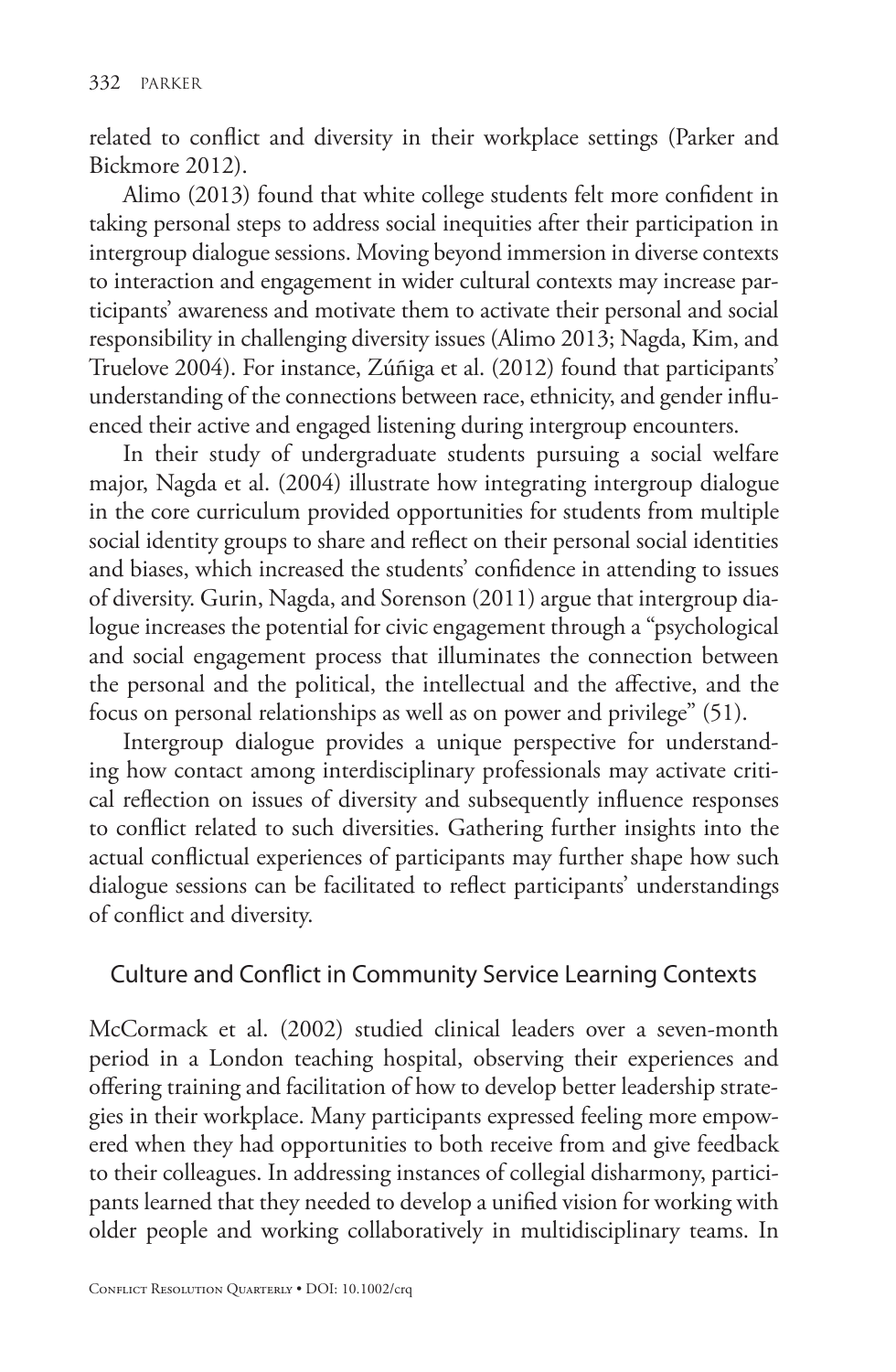this hospital, developing greater intergenerational understanding through collaborating with collegues and patients across generations was an example of a culturally responsive practice. While McCormack and colleagues did not explicitly address issues of culture or diversity, their attention to finding ways to develop stronger multidisciplinary teams indicated that such collaborative approaches facilitate greater communication among different professionals and perspectives.

In managing intractable identity conflicts, Fiol, Pratt, and O'Connor (2009) encouraged a process of identity shifting to facilitate intergroup harmony. They drew on social identity theory to understand how conflicts over professional group identities—in this case, between administration and medical practitioners—escalated in ways that affected patient-centered care in a midwestern US community hospital. Using an intergroup conflict framework, they drew on Tajfel and Turner (1979) to argue that strengthening group identities also involves careful consideration of affirming subgroup identities in ways that do not drive the groups further apart, particularly when working toward superordinate goals.

Fast (2013) reviews conflict intervention strategies in situations of violence and discusses the types of risk and vulnerability experienced by third-party intervenors in these contexts. She argues for a "self-reflective approach to conflict analysis that examines the interactions between levels and types of causes of violence against intervenors and how an intervenor's programs, mission, and profile interact with the context" (485). While Fast refers primarily to humanitarian workers in high-conflict zones, this application is true for community service–related professionals as well, who need to consistently and proactively engage in different approaches to conflict analysis and resolution—approaches that are responsive and appropriate to the varying contexts and **conflict** situations encountered.

In a different setting, Katz and Flynn (2013) investigated how conflicts were managed across public, private, and nonprofit organizations in a racially diverse county in South Florida. Based on interviews with executives and surveys with general employees, they found that workplace conflicts were typically interpersonal in nature (e.g., employee-employee, employee-manager, employer-client, and manager-client) and that most of the organizations desired more nonadversarial conflict management strategies and training on an ongoing basis.

Katz and Flynn's (2003) study is an example of how having the awareness of alternative resolution processes such as mediation, dialogue, and negotiations is not satisfactory on its own. Ongoing action to implement,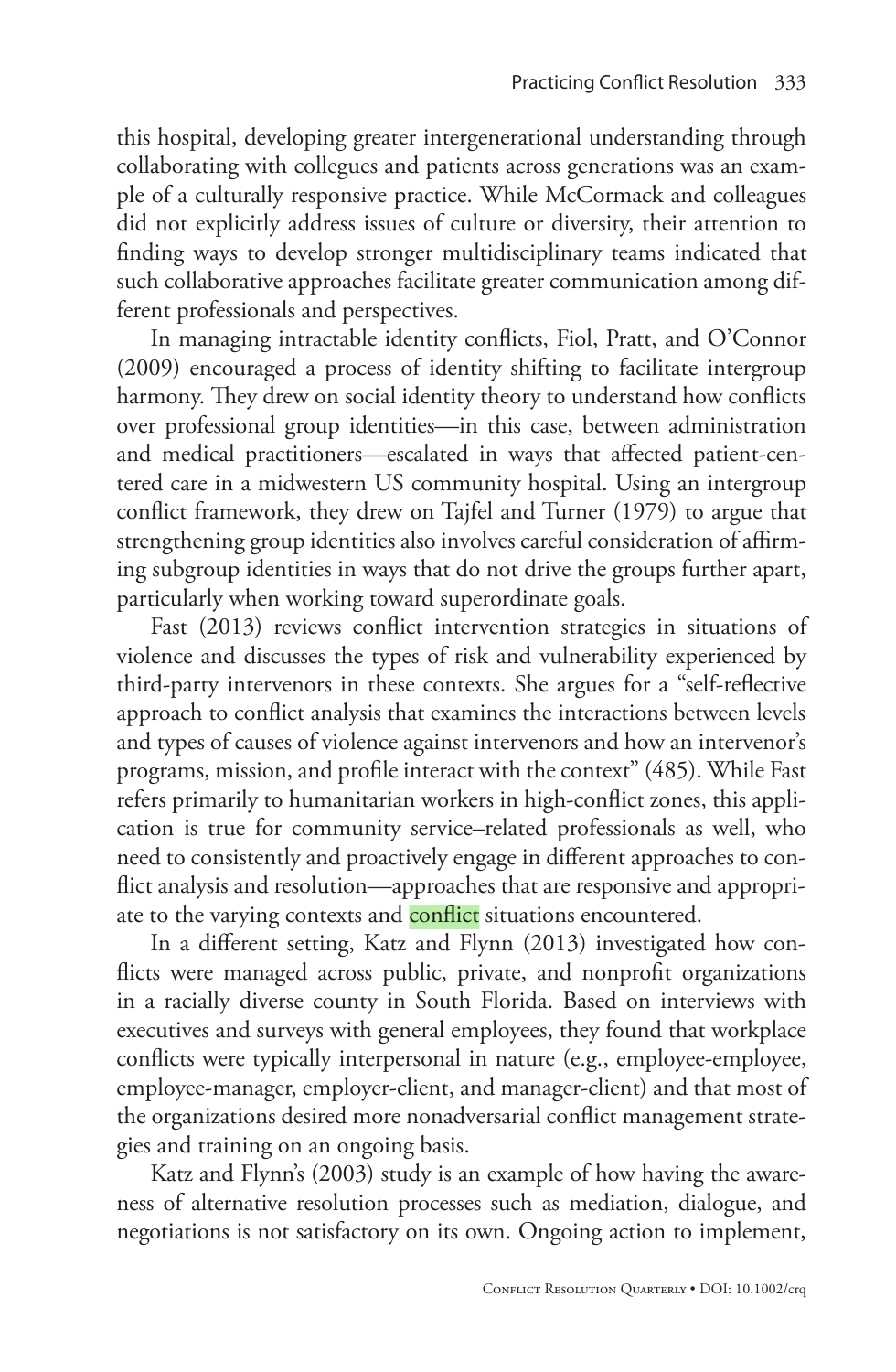train, and facilitate these programs is also necessary to integrate constructive conflict resolution and peacebuilding processes into the workplace. The authors found that the small number of organizations that did implement effective conflict management practices also successfully "exhibited a high level of cultural competency, a learning approach to managing conflict, and a flexible conflict management system" (405). They argue that cultural competency training is different from diversity training in that it is inclusive of race, gender, ethnicity, sexual orientation, and job category. When leaders in organizations focus on "creating a culture of respect and inclusion through training and flexible management," particular attention to issues of power and privilege may be acknowledged and responded to equitably (405).

## Teaching and Training for Cultural Responsiveness and Inclusion

In this article, I refer to *culturally responsive practice* as a process for deepening awareness of cultural differences. This practice maintains a critical lens that is attuned to and inclusive of other cultures and histories and contributes to reifying the meaning of cultural competency, cultural responsiveness, and antidiscriminatory practices, where I believe the practice of critical self-reflexivity should remain paramount throughout.

The purpose of culturally competent practice is to provide holistic and patient- or client-centered care that empowers vulnerable groups (Douglas et al. 2014). However, culturally competent practice has been criticized for presenting a generic model that perpetuates racism and colonialism, because practitioners may be forced to essentialize and promote absolutist views of nonwhites (Pon 2009). Pon argues for the need to train practitioners in developing a self-reflexive practice that encourages dialogue about racism and colonialism and in which practitioners do not assume that they have complete cultural awareness of the Other. Practitioners may assume that their awareness of discriminatory practices exempts them from promoting colonial or racist practices in the field. Many community service practitioners are engaged in what Britzman (2000) calls the "rush to application" as they participate in intense and structured programs that train them how to think, be, feel, act, and do through signature pedagogies, Britzman offers this cautionary note:

[W]e would have to think about how the teaching techniques we offer induce compliance in the form of our students quickly taking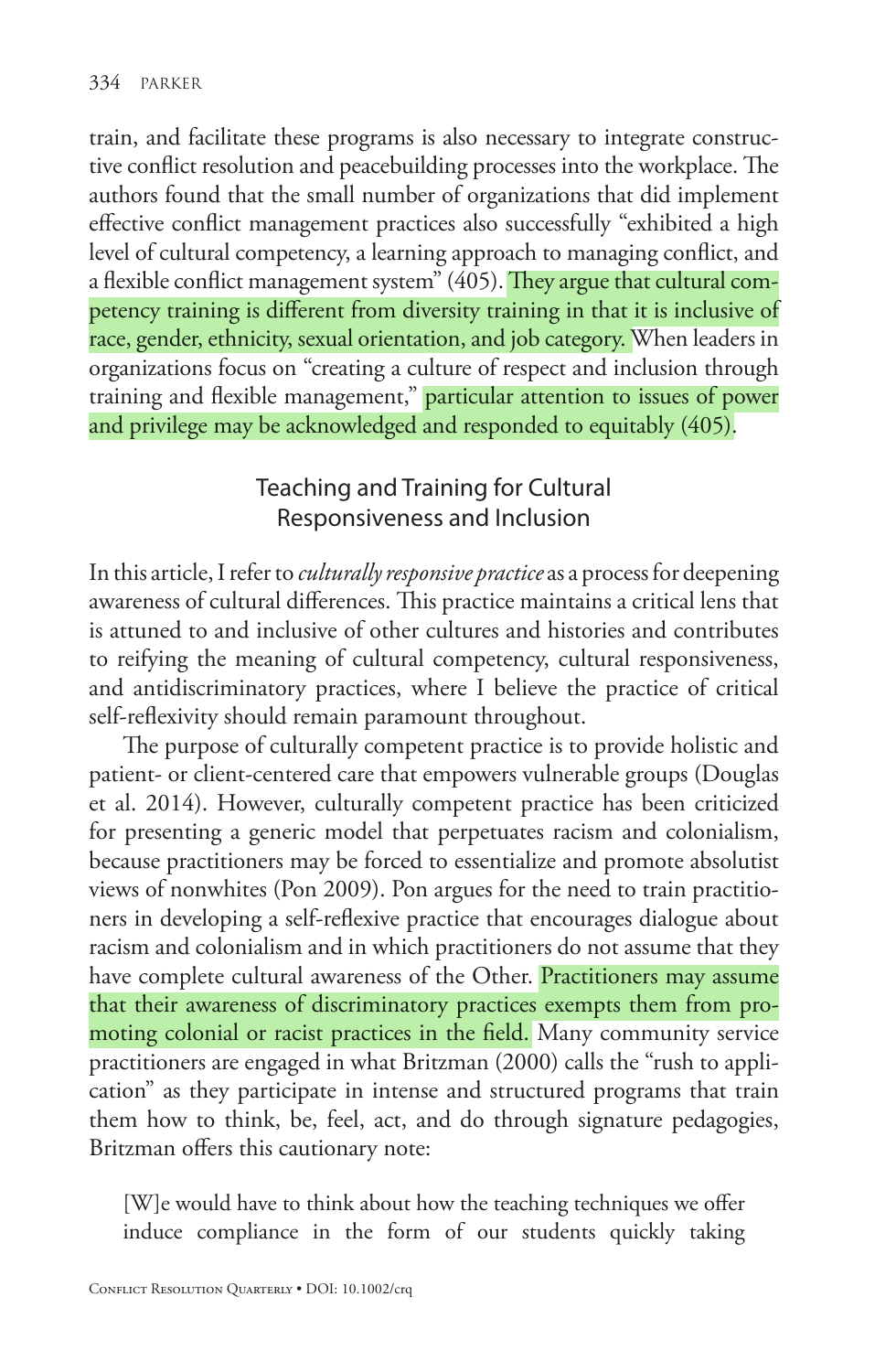techniques to their classrooms [the field]. This rush to application and to what is mistakenly called "the practical," would, of course, be compliance to the dominant rule that knowledge use is strictly defined by its capacity to be externalized and applied to others. (204, quoted in Pon 2009, 68)

### Self-Reflexive Practice Challenges the Rush to Application

Research has shown how many workplace conflicts may be exacerbated through cultural contrasts (LeBaron 1997; Mayer 2000). Cultural differences such as ethnicity, generation, gender, class, and race all influence how conflicts are approached and managed. Conflict resolution training prepares students to practice nonviolent resolutions to conflict. Such training also empowers students to speak up on behalf of injustices and address and confront cultural conflicts such as racism and discrimination. In this way, conflict resolution is integrally connected to social justice. Prescriptive conflict resolution teaches appropriate ways to manage conflict based on the morals and values of external factors, such as the curriculum, facilitator, or societal contexts (Lederach 1995). Thus, culturally relevant and responsive conflict resolution training works to elicit the perspectives and perceptions of participants to shape and respond to the curriculum content through intersectionality and critical reflection.

Gay (2010) writes: "Culturally responsive teaching is the behavioral expression of knowledge, beliefs, and values that recognize the importance of racial and cultural diversity in learning" (31). By experiencing culturally responsive teaching and engaging in critical self-reflection about identity politics and power, students may become more attuned to how their practice and perspective are shaped through their cultural lenses. Gay (2013) refers to this process as helping students to use and identify their "cultural filters" in their own practice  $(50)$ .

Data on causes of cultural conflict vary, particularly because cultural differences vary and are broad and multifaceted. Children from a young age learn how to respond to conflicts by observing the adults in their lives. Negative experiences people have had with conflict are often reinforced in the media, where it often appears as if the only *effective* way to address conflict is to respond with violence. Most external media sources create and maintain dominant societal pressures to respond to conflicts in ways that promote violence, hatred, and war (Noddings 2012). Often these prescribed and normative responses to conflict may be presented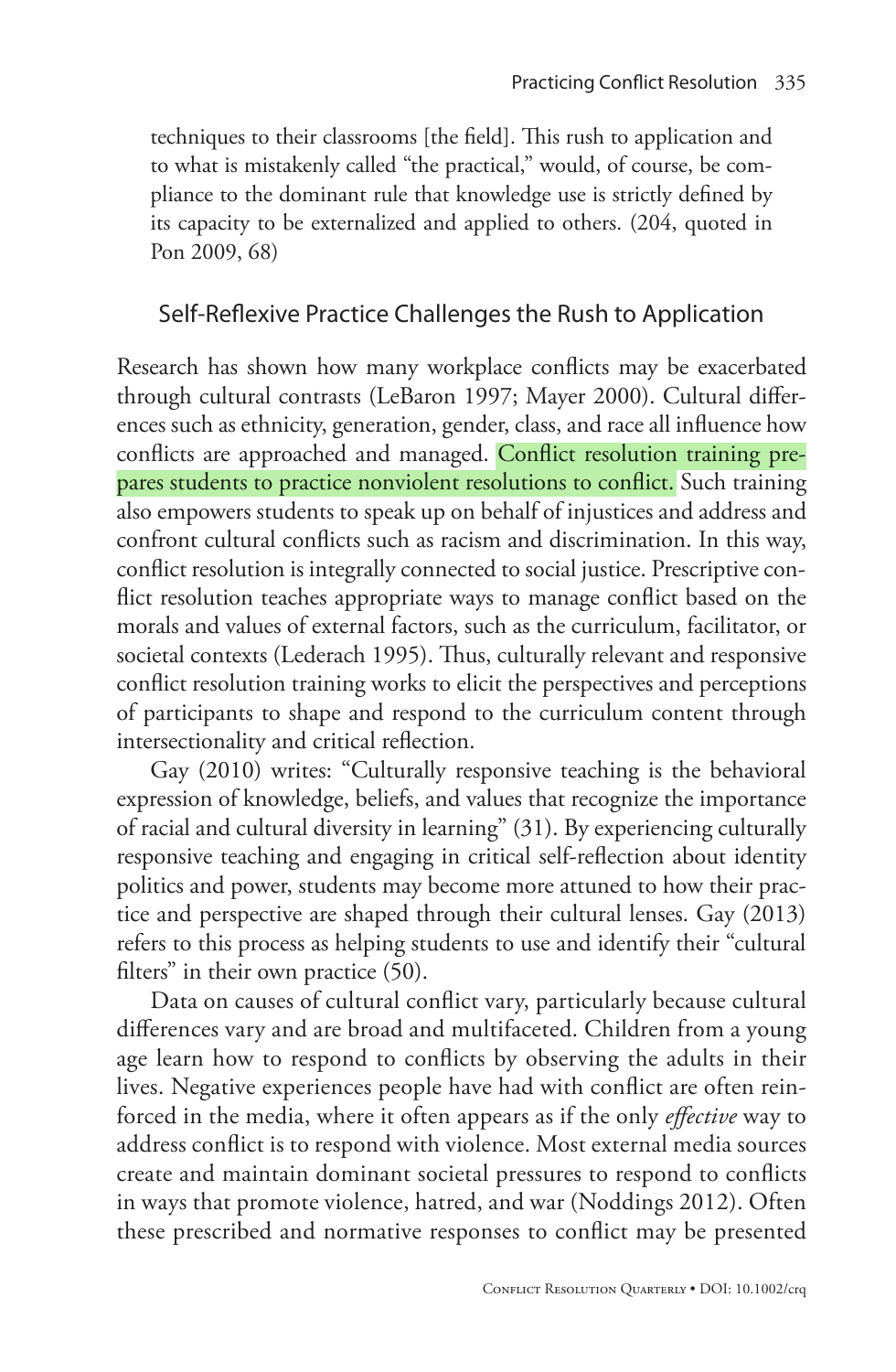as patriotic responses, efforts to protect national and cultural identities (Noddings 2012; Ross 2007). In a study of preservice and in-service novice teachers, 59 percent said that their students' ethnicity and culture had some (27 percent) or considerable (32 percent) effect on how they addressed conflicts in their classrooms (Parker and Bickmore 2012). The impact of cultural conflicts in workplace contexts contributes to increased hostility and miscommunication (Fiol et al. 2009).

Some conflict resolution trainers and practitioners may not be prepared to explicitly confront questions about cultural diversity. However, facilitating connections between culture and conflict may encourage CSPs to model culturally responsive practices. The study that follows seeks to show how conflict resolution trainers can better integrate culturally responsive pedagogy through an exploration of how CSPs manage conflicts related to issues of diversity in their day-to-day contexts and how their perceptions of diversity and experience working in interdisciplinary teams influence their practice.

#### The Interdisciplinary Community Service Professionals Study

Professionals in a wide range of disciplines are likely to encounter situations fraught with conflict. Communities may oppose the development of a new facility, environmental standards may need to be developed, limited resources may need to be allocated to meet emerging societal needs, or different stakeholders may have conflicting demands and expectations. Studying conflict resolution, peacebuilding, and social justice from an interdisciplinary perspective can facilitate a creative tension among different, complex, discipline-specific ways of knowing. Through dialogue, this complexity can be examined and help transform the disciplinary perspectives, individually and collectively. Such a pedagogy, building on diverse knowledge and perspectives, can help participants address and learn from multiple theoretical frameworks and critically reflect on issues of diversity both inside and outside the classroom.

As a researcher in the Interdisciplinary Community Service Professionals Study, I sought to uncover the types of conflict that CSPs experienced and the management strategies they exercised in diverse contexts. I used data produced through Conflict Resolution in Community Services, an interdisciplinary course I led on how to develop consensus-building strategies to produce agreements that everyone can live with. It was offered over thirteen weeks in online or in-class settings or during a five-day intensive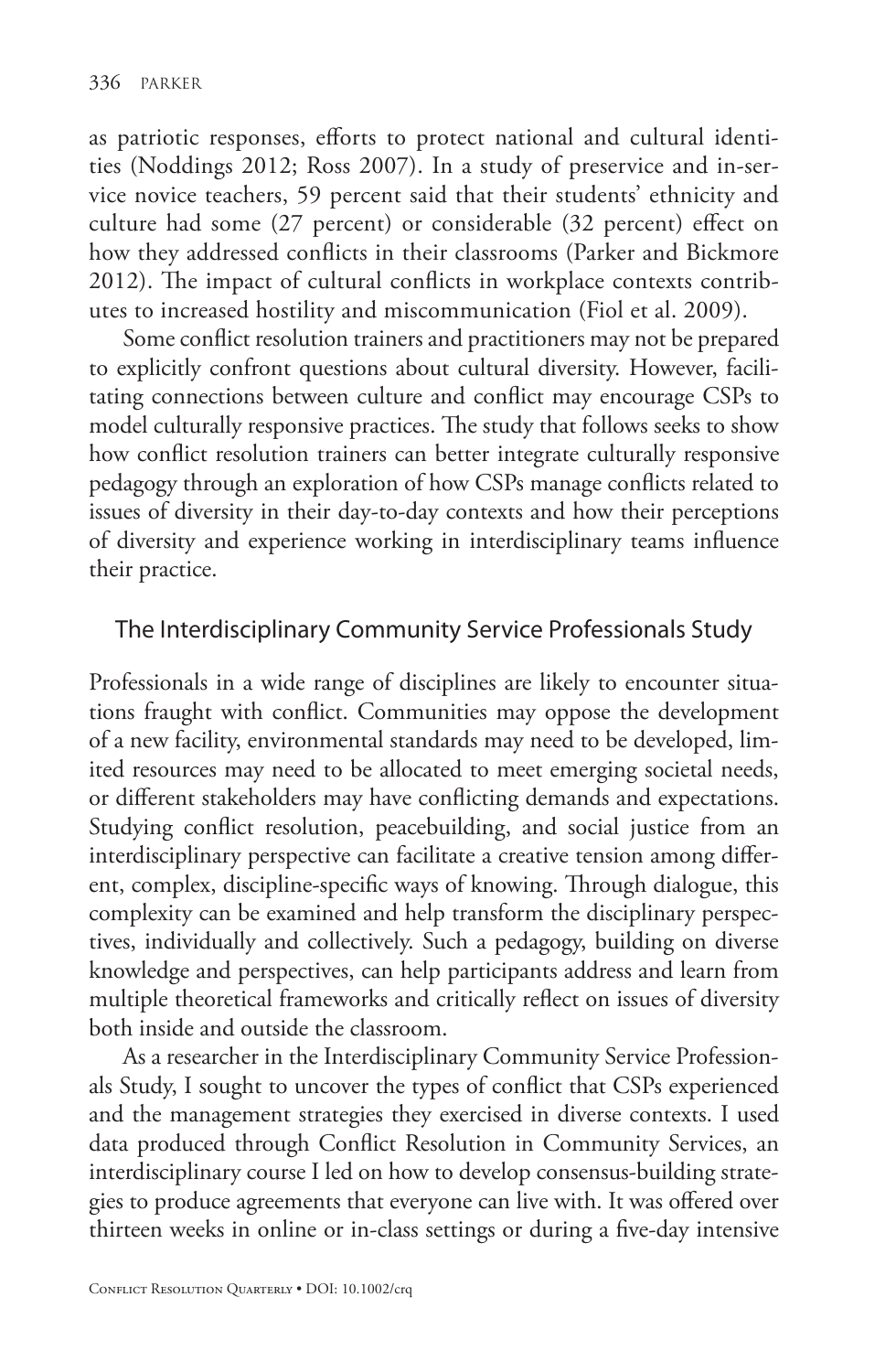course. In all formats, the course used case materials and examples drawn from different disciplines and diverse contexts. The students worked in structured interdisciplinary teams throughout the course.

Participants entered the course with various experiences with conflict, including internal and intrapersonal conflicts, as well as intragroup and intergroup conflicts in their workplace teams and disciplines. They shared the types of conflicts they had experienced and the influence of culture and gender on their resolution strategies. They were given many opportunities to critically reflect on issues of intersectionality, identity, power, and culture. Culture, power, and gender emerged as major themes in the course.

The students had differing definitions of the term *conflict*. Most of them began with a negative perception, defining it as verbal aggressiveness in interpersonal interactions. By the end of the course, many had begun to view conflict in a more positive light as they saw the learning opportunities available to all parties when transformative peacebuilding processes were used to address conflicts.

The goal of this study was not to gather pretest and posttest perceptions about managing conflict or to engage in an evaluation of the course. Rather, it set out to understand how to better shape conflict resolution curriculum and pedagogy in order to respond to CSPs' concerns. This involved the need to bring forward the types of conflicts and experiences they had in their respective fields. In this way, the course encouraged students to identify the "cultural filters" (Gay 2013) that would have contributed to their increased awareness of the types of conflicts they experienced (particularly those related to cultural contrasts) and allowed them to better articulate their conflictual experiences concerning culture and diversity. Obviously the analysis and findings from students' postcourse questionnaires could not change the types of conflicts CSPs would encounter. However, the course was designed to give them the language to identify these conflicts, providing them with a more nuanced cross-cultural perspective and stimulating their attention to and reflection about how they experienced cultural conflicts.

#### *Methodology*

This research examined what kinds of conflict students from interdisciplinary contexts experienced on a day-to-day basis and the types of conflict management practices used in their diverse classroom and workplace settings. Also examined was how practitioners' responses to conflict were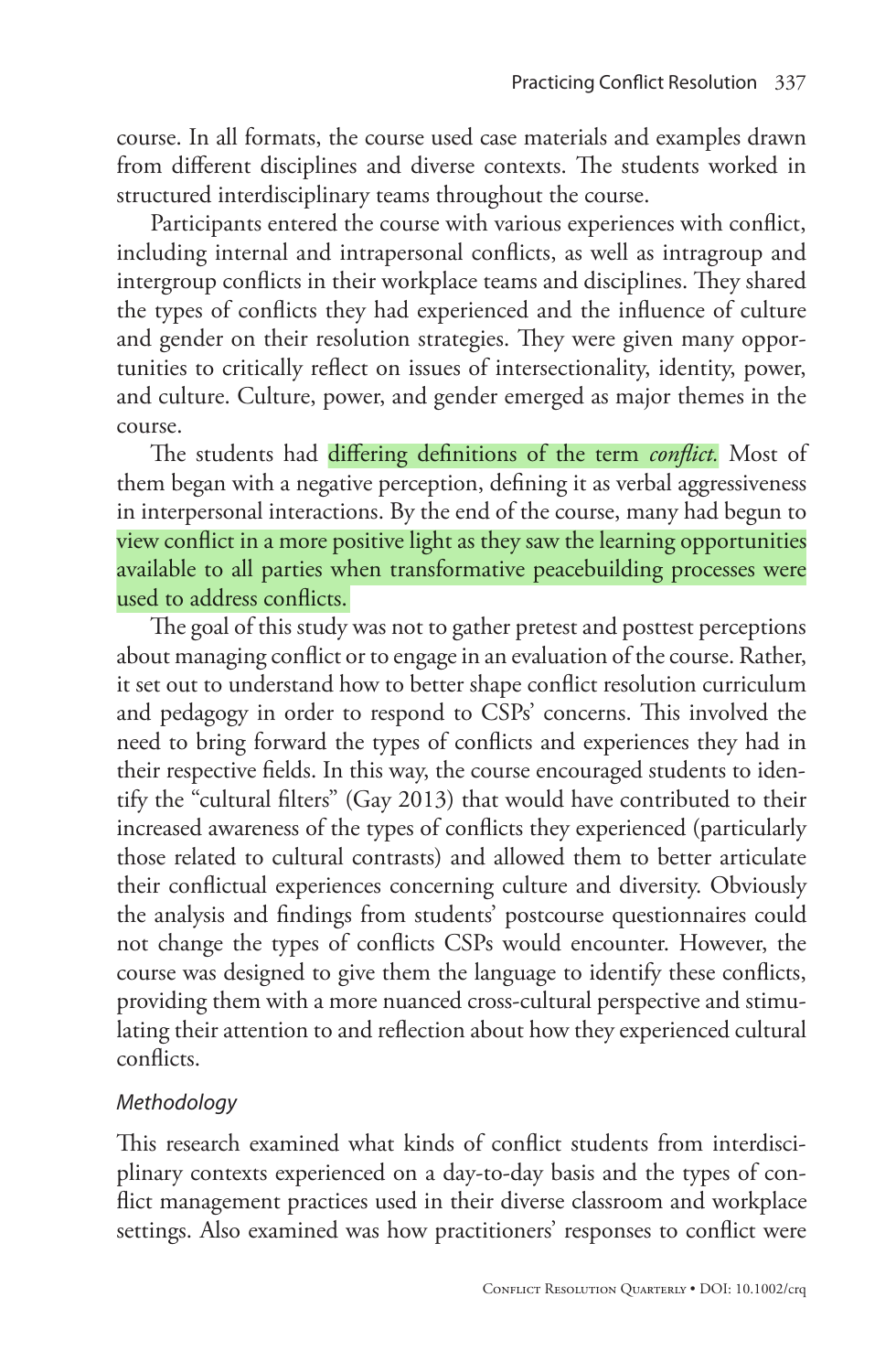shaped by issues of cultural diversity, gender, and social location. Specific focus was placed on curricular areas that were especially relevant to questions of culture and cultural differences and on commonly used and workable spaces for conflict learning previously identified in the literature, such as interdisciplinary contexts.

#### *Data Sources and Analysis*

The nature of the research was exploratory, using an anonymous quantitative and qualitative online questionnaire to better elucidate what kinds of culturally appropriate conflict resolution processes facilitated or potentially impeded resolution in diverse multidisciplinary contexts. The questionnaire had multiple-choice questions, Likert scale questions, and openended follow-up questions. Students filled in the questionnaire after they had completed the course. The juxtaposition of quantitative and qualitative data, analyzed in relation to a review of the research literature, enriched my understanding of the research problem (Creswell 2008)—in particular, the kinds of conflict dialogue and resolution processes that both facilitated and impeded resolution in diverse and multidisciplinary contexts.

The questionnaire data focused on the participants' choices in conflict, their sense of preparation and confidence, and their apparent understanding of what it meant to address conflict in their profession in relation to their perceptions of diversity. The study focused on the first level of Kirkpatrick's four levels of training evaluation, the reaction stage, because the postcourse questionnaires allowed participants to articulate how they felt about the training experience. Participants responded to questions about the types of conflicts they experienced and how the cultural identities of their patients, clients, or students influenced their approaches to managing conflict. Participants also shared their experiences of working with multiple professions to solve conflicts on interdisciplinary teams. As a researcher and instructor, I was aware that my perspective could have influenced any evaluative approach to discerning participants' learning, behavioral changes, and resulting performance in participants' workplace contexts. However, I did not intend to evaluate participants' experiences in this exploratory study; rather, I wished to explore their experiences with conflict in their respective fields, while providing them with the language and theories to articulate their perspectives.

Most of the participants were from a culturally diverse major metropolitan city in southern Ontario, Canada, with some participants from rural (and more homogeneous) communities in the province. The questionnaire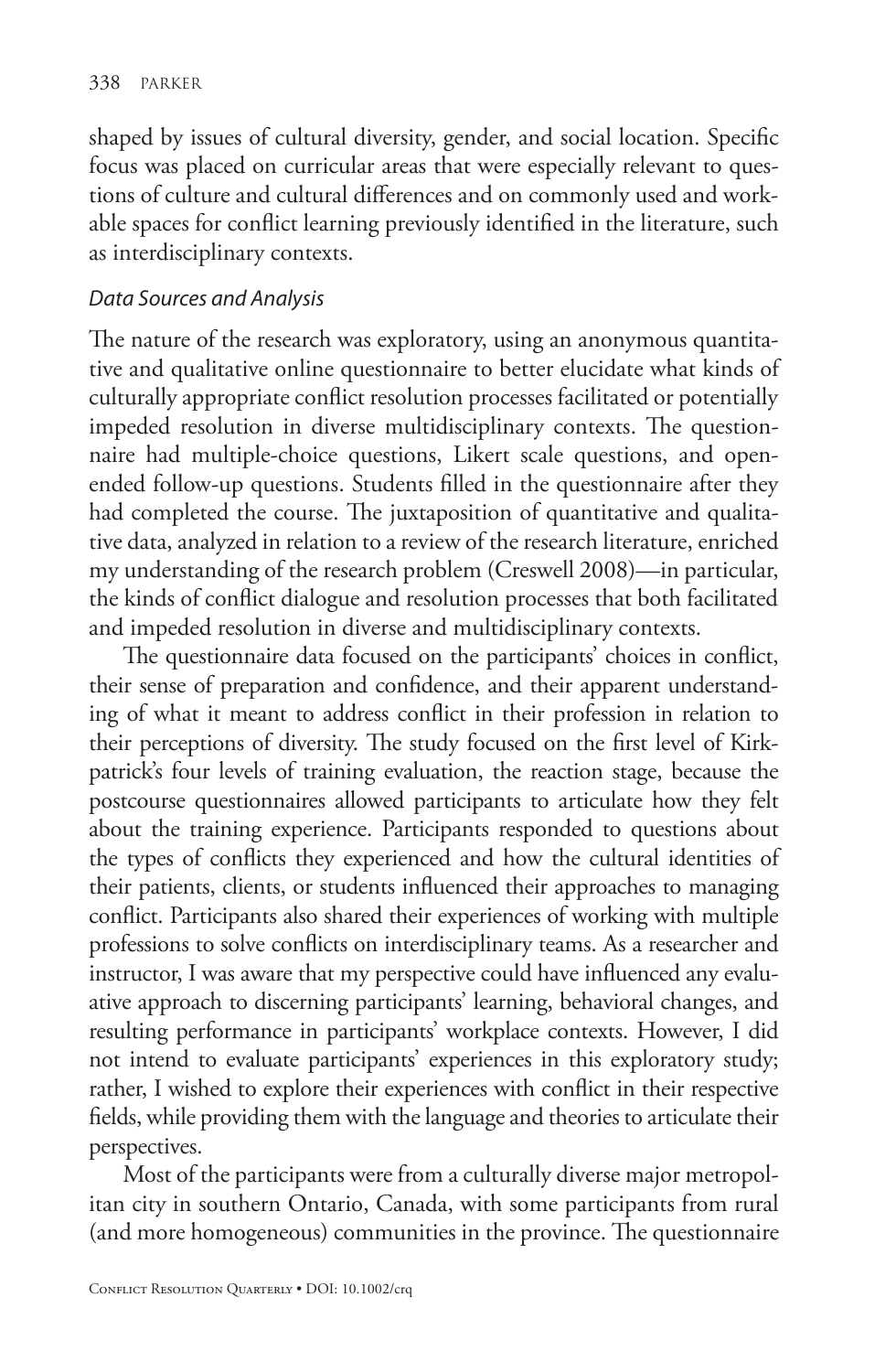was designed in part to elicit information about how cultural diversities influenced participants' responses to conflicts in their workplace and school contexts. Data collected about diversity and culture were analyzed for how they might shed a little indirect light on how these professionals might have been shaped in their conflict education experiences.

I analyzed the quantitative responses using SPSS 15.0 statistical analysis software to generate descriptive statistics, frequencies, cross-tabulations, and chi-square analyses. I then coded qualitative responses thematically to identify patterns and relationships among participants' responses. To interpret findings, I compared and contrasted qualitative and quantitative data with previously published research literature.

A total of 154 individuals (80 percent of those contacted) started the questionnaire; however, 7 percent of the participants did not complete the survey and were not included in the data analysis. The final 141 participants were students in eleven of my conflict resolution classes over the 2012–2014 school years. All were enrolled in an undergraduate or postgraduate program in one of fourteen community service disciplines: nursing (36.2 percent), social work (17.0 percent), early childhood education (11.3 percent), child and youth care (7.8 percent), nutrition (5.0 percent), psychology (4.3 percent), politics (4.3 percent), health management (3.5 percent), urban planning (2.8 percent), sociology (2.8 percent), disability studies (1.5 percent), criminal justice (1.4 percent), midwifery (0.7 percent), public health (0.7 percent), and the arts (0.7 percent). See table 1 for a description of the interdisciplinary service professionals by discipline.

Comparable to most community service–related professions, 89 percent were female and 11 percent were male. Also comparable to such professions in multicultural metropolitan cities, 52 percent identified as visible minorities with respect to their race and ethnicity. Participants described the locations of their related work, placement, or school environment as urban poverty/working class (31 percent), urban middle class/affluent (53 percent), suburban middle class/affluent (13 percent), or rural (3 percent). The majority of students identified their school or workplace setting as ethnically and culturally diverse (82 percent), with a small number of students identifying their contexts as somewhat diverse (14 percent) and even less as ethnically and culturally homogeneous (4 percent).

All participants were either full-time students with placement experience (44 percent) or without placement experience (3 percent); parttime students with program-related work experience, such as a practicing nurse pursuing a nursing degree (26 percent); or part-time students with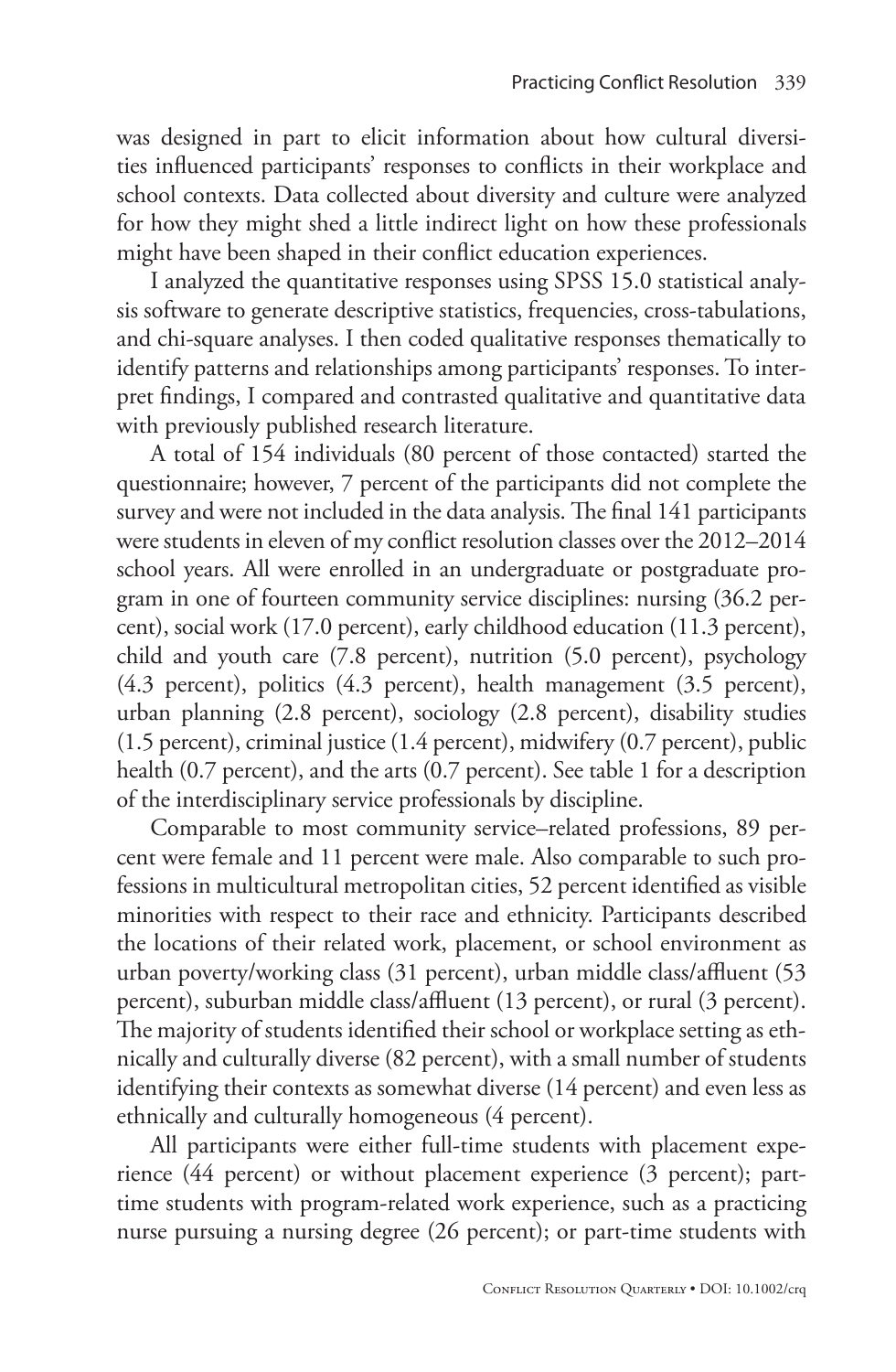| <b>Discipline</b>         | Percentage represented |
|---------------------------|------------------------|
| Nursing                   | 36.2                   |
| Social work               | 17                     |
| Early childhood education | 11.3                   |
| Child and youth care      | 7.8                    |
| Nutrition                 | 5                      |
| Psychology                | 4.3                    |
| Politics                  | 4.3                    |
| Health management         | 3.5                    |
| Urban planning            | 2.8                    |
| Sociology                 | 2.8                    |
| Disability studies        | 1.5                    |
| Criminal justice          | 1.4                    |
| Midwifery                 | 0.7                    |
| Public health             | 0.7                    |
| The arts                  | 0.7                    |

Table 1. Representation of Interdisciplinary Community Service Professionals by Discipline

 unrelated work experience but placement experience (27 percent). Participants had various years of paid work experience in their respective fields, ranging from none  $(48$  percent), one to four years  $(25$  percent), five to ten years  $(15$  percent),  $11$  to  $15$  years  $(5$  percent), fifteen to twenty years (2 percent), to twenty-one or more years (5 percent). Many of the CSPs had community college degrees and had already worked in their respective fields; thus, the age distribution was ages 18 to 21 (32 percent), 22 to 34 (52 percent), 35 to 44 (8 percent), and 45 to 54 (8 percent), with the majority being the middle adult category.

Slightly more participants had had actual experience working on an interdisciplinary team (52 percent) than those who had not (48 percent). Not surprisingly, more of the younger participants (ages 18 to 24) had had some placement experience but fewer years of actual work experience (zero to four years); this group largely represented those with less experience in formal interdisciplinary team contexts. However, in the conflict resolution class itself, all of the participants experienced working in an interdisciplinary team through a classroom-based project. In the course, the instructor placed the CSPs in interdisciplinary teams of four to seven people, with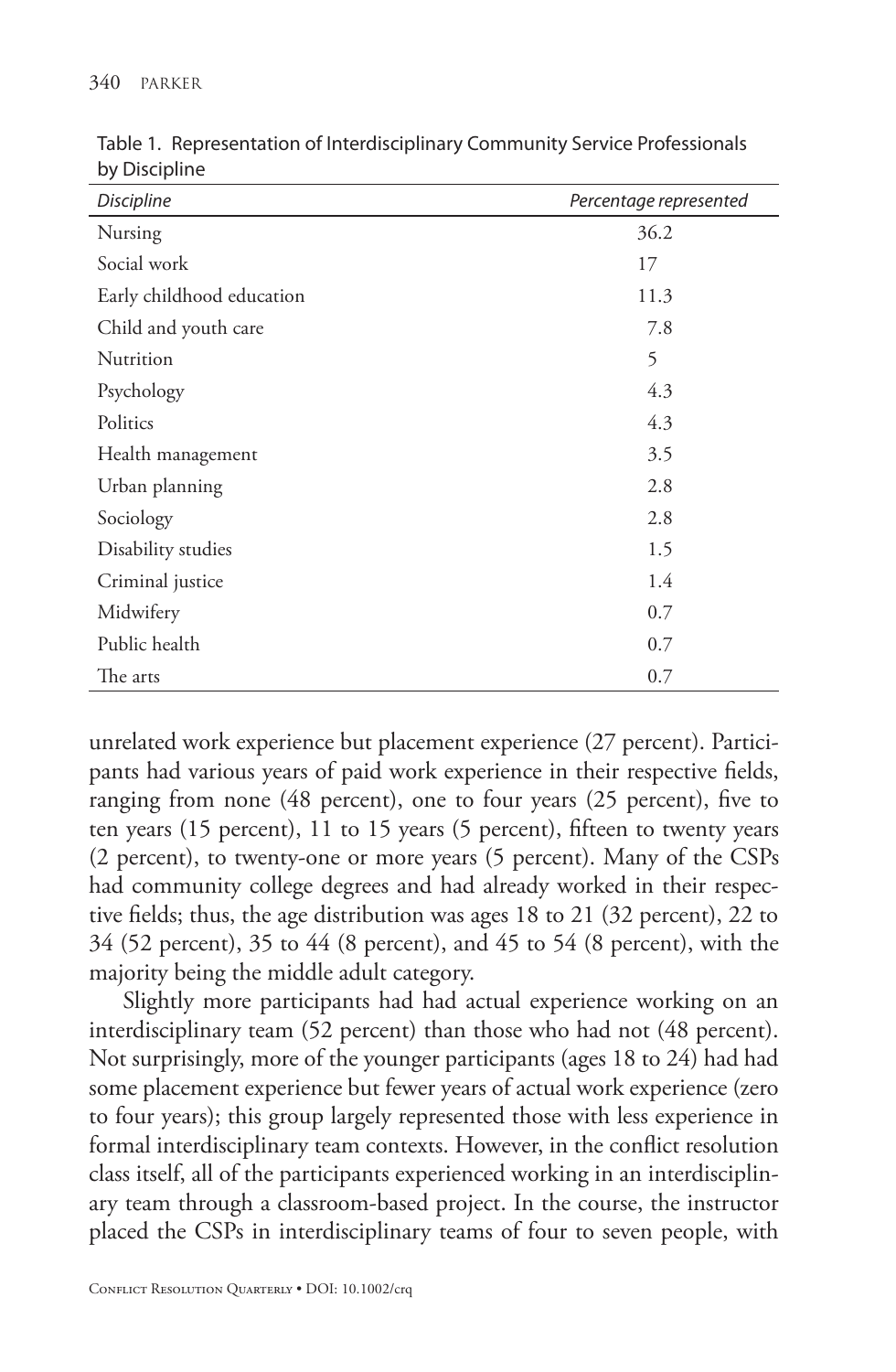each person representing a different discipline. Working collaboratively, CSPs created a conflict scenario that illustrated the escalation and deescalation of a conflict, real or imagined. The main criterion for the role play was that all of the disciplinary perspectives had to be represented in the scenario. While this experience served as a platform to reflect on their experiences with conflict and interdisciplinary teams in their actual workplaces, the questionnaire asked CSPs specifically about their actual experiences with conflict management, and with their culturally sensitive and interdisciplinary work experience.

#### *Results*

*Developing a Critical Cultural Awareness through Conflictual Experiences*. The questionnaire asked the CSPs whether they felt that they dealt with day-to-day conflict in their workplace/school contexts with their respective students, clients, or patients (hereafter referred to as service users, or SUs), giving interpersonal disputes and discipline issues as examples. Only 12 percent indicated that they did not deal with conflict at all in their contexts; 27 percent said that they dealt with conflict in their contexts to a small extent, 35.5 percent to some extent, 17 .0 percent to a great extent, and 8.5 percent to a very great extent. While there is obvious individual variability of what felt like a "great extent" to each participant, it is not surprising that well over half (61.0 percent) reported handling a moderate to large amount of interpersonal conflict. To explore this variability further, a chi-square analysis was conducted to evaluate whether there was a relationship between CSPs' greater interdisciplinary experience and day-to-day conflict with SUs. The results indicated that these two variables were significantly related (Pearson  $\chi^2$  [3, *N* = 141] = 17.98,  $p < .05$ ), such that those with more interdisciplinary experience were more likely to experience daily interpersonal conflicts to a great extent (27 percent versus 6 percent) and those without interdisciplinary experience were more likely not to experience this conflict at all (4 percent versus 21 percent).

Almost half of CSPs also felt that they experienced a moderate to large amount of interpersonal day-to-day conflict with their superiors (48 percent). Similarly, a chi-square analysis showed a relationship between interdisciplinary experience and day-to-day conflict with management (Pearson  $\chi^2$  [3, *N* = 140] = 12, *p* < .05); many CSPs with less interdisciplinary team experience felt that they did not experience managerial conflicts at all (28) percent) compared to those with more experience (10 percent).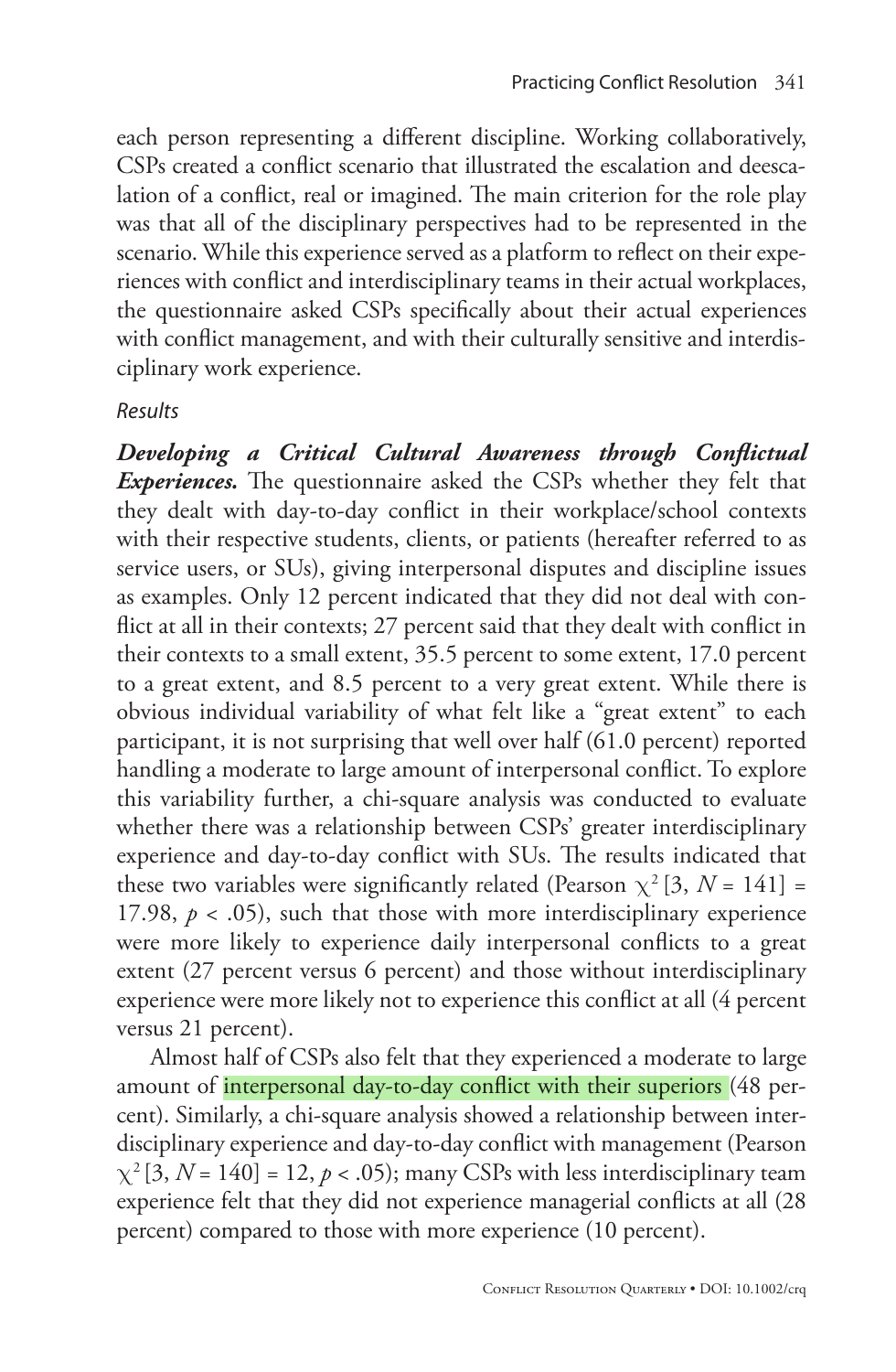The cultural identities of the SUs and colleagues that the CSPs worked with also appeared to influence the extent to which the CSPs were aware of cultural conflict on a day-to-day basis. In light of the findings, not surprisingly, CSPs' experiences with cultural conflict also related to how much experience they had had on interdisciplinary teams. In response to dealing with cultural conflict on a day-to-day basis, a chi-square analysis also showed a relationship between CSPs with greater interdisciplinary experience and their involvement with cultural conflicts. These variables were significantly related (Pearson  $\chi^2$  [3, *N* = 141] = 13.7, *p* < .05), with CSPs experiencing more cultural conflict to some extent (32 percent versus 12 percent). Some of those with interdisciplinary experience felt that they did not experience cultural conflict at all (23 percent), and CSPs without interdisciplinary experience mostly appeared to not identify daily cultural conflict interactions at all (43 percent).

Although most of the communities where the CSPs worked were ethnically and culturally diverse, many pointed out that their staff did not always represent this diversity. One CSP in public health commented that it was expected that clients would be ethnically diverse or visible minorities in comparison to their service providers. A social worker described her work in "priority centers," which she believed represented "primarily immigrants seeking support." While these diverse contexts were influential contextual contributors for conflict escalation, the role of power and privilege was also paramount.

In addition, some new immigrants have different cultural ways of communicating and have not yet had access to the explicit nuances within the "culture of power" (Delpit 1988). This is another way in which cultural contrasts can lead to increased tension during communication. Developing awareness of diverse communication patterns is a skill that many CSPs in diverse metropolitan areas develop through years of practice and immersion in the field. A young (18- to 21-year-old) CSP shared that her perception and experience with other cultures reflected how she chose to serve members of diverse groups: "It depends on the cultural background of the person and how they treat me. If they are very aggressive and not polite [then] I'm not interested in helping them and I also use a very monotone voice. I find myself repeating the same solution with no interest in helping."

Practicing cultural sensitivity and responsiveness through conflict resolution trainings can contribute to encouraging CSPs to reflect on their power and access to resources. Many clients whom CSPs serve have been immersed in a systemic cycle of poverty that perpetuates structural violence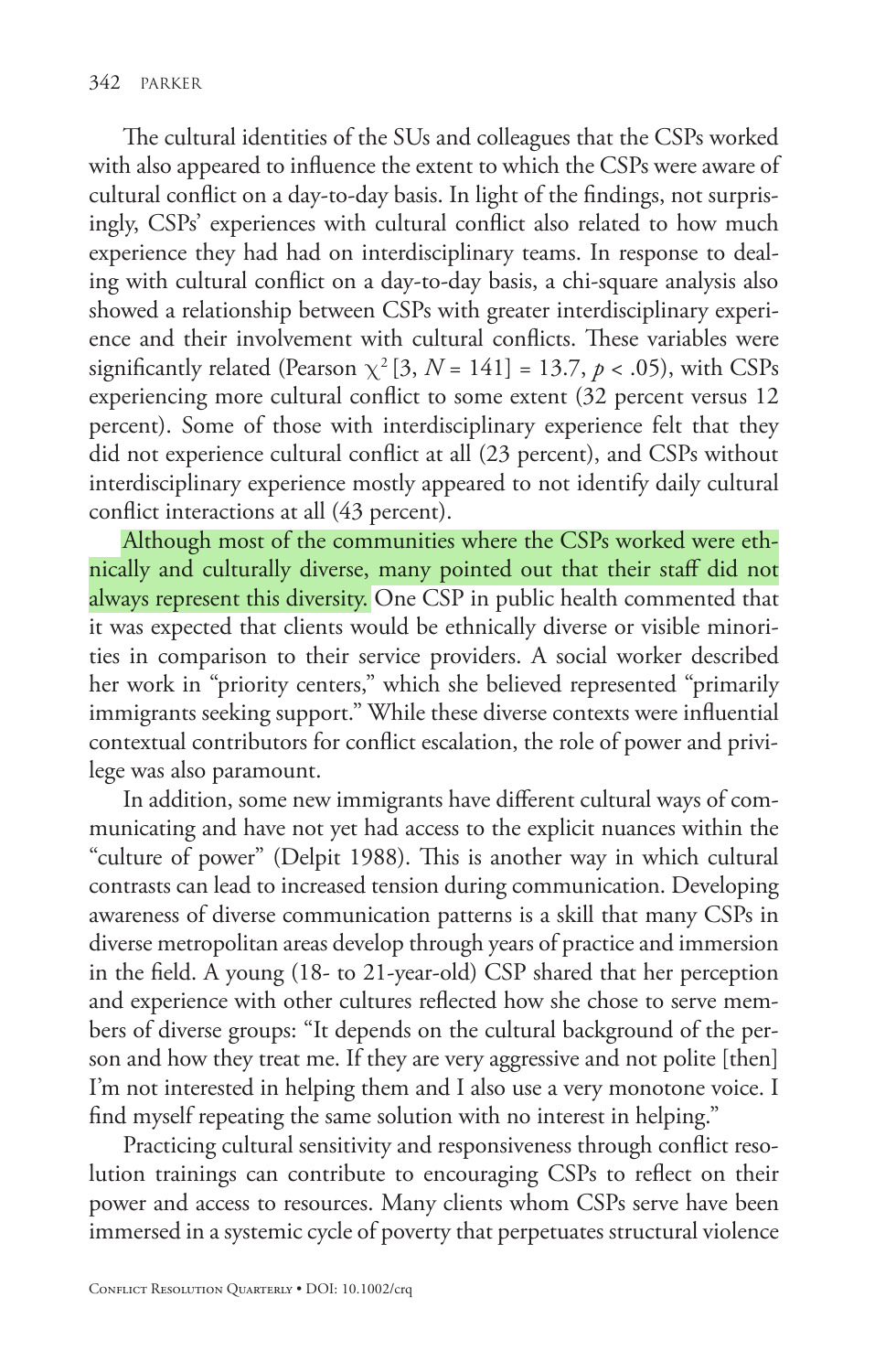and positions them in opposition to the system that CSPs represent. This system is reinforced through the culture of power and the prescribed training that many CSPs undergo. A young Anglo Indian social work student quickly identified this correlation: "I work at the CAS [Children's Aid Society] so I am always faced with conflict at different levels as people have different cultural upbringings. . . . And being a student in a professional environment has its negatives, as people take advantage of you."

While this CSP's experience developed her understanding of how conflicts may be escalated through cultural contrasts, she also felt that her position as a student in this CAS environment limited her power. Similarly, a young early-childhood-education placement student with a Russian background stated: "Because my role as a placement student is to learn from other professionals, I try to avoid conflict when possible." This avoidance of conflict can lead younger CSPs to internalize their experiences, leaving them little time for critical reflection or support. A young white social work placement student shared that her time for self-reflection was often compromised by the expectations of her role, which was to pacify others: "I sometimes feel that my time to self-reflect and get composed gets jeopardized to soothe others' wants." This emotional tension is paramount in busy, fast-paced health care contexts, as a Zulu African nurse with three years of experience reflected: "The environment is very fastpaced and there are a lot of decisions that need to be made, and in many instances consensus must be reached before any action can be taken. Both issues can make working in health care/nursing very stressful." A common phrase, "nurses eat their young," refers to the systemic power imbalances in centralized CSP training. A mature nurse manager reflected that she had had a negative experience as a student and novice nurse and used this to become conscientious of her leadership style, knowing that her actions could have a direct impact on how new nurses engaged in collaborative nursing practices. Still, the perpetuation of power differentials continues to influence CSPs at various levels in their training and career. Ultimately, in high-tension, fast-paced work environments, advocacy for modeling and promoting a positive, collaborative, interprofessional practice is key to retention and recruitment (Tomajan 2012).

**Barriers and Opportunities to Conflict Dialogue in Interdisciplinary Contexts.** Most conflicts that CSPs reported encountering were results of institutional barriers, including access to power and to resources. Conflict over resources was an ongoing concern for many CSPs, who were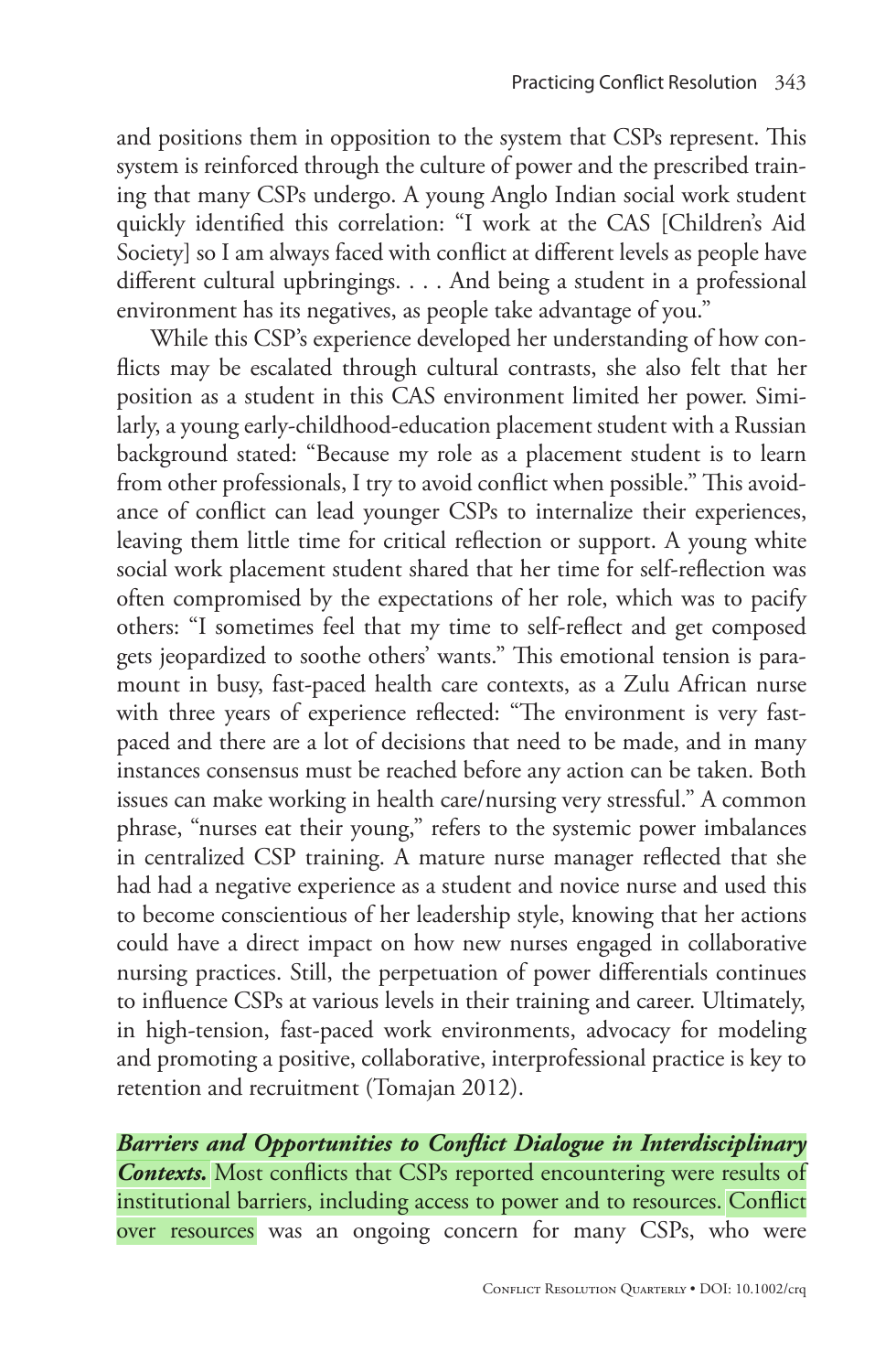confronted with the daily experiences of resource shortages. For instance, a nurse manager reflected that her daily source of ongoing tension was finding beds for patients, which she points out "is a continuous issue that affects patients and relationships between staff."

The CSPs' experiences in interdisciplinary contexts further illustrate the saliency of how cultural conflict is exacerbated through the notion of difference at both the professional and cultural levels. A full-time child and youth care (CYC) worker of six years articulated the tension between role boundaries in the schooling context:

Sometimes CYCs feel social workers do not take our opinion into account enough, considering we spend almost twenty-four hours a day with the children while they only see them a few hours a week if at all. A lot of living arrangements decided for our kids are not what we feel is best for the child, regardless of the fact that we feel we know the child and family better because we have worked with them more one-on-one.

Clearly, the lack of interprofessional dialogue contributes to such heightened tension. A white male CYC worker with ten years of experience felt that he dealt with conflict to a great extent with both SUs and management and felt the need to develop "a lot of tact and patience." He described how multidisciplinary teams that employed minimal disciplinary collaboration contributed to this conflict escalation:

Competing disciplinary values and approaches can lead to conflict between myself and other social service professionals. For instance, I have had supervisors who hire consulting psychologists for us to discuss issues faced by the youth I work with, and my supervisors expect me to follow the psychologist's opinion verbatim. However, when working directly with the youth I may see things that oppose the advice of the psychologist, placing me in conflict with how I am expected to intervene and what I see as relevant practices to working with youth. In other instances I may encounter youth and families who are jaded by past experiences with other social service professionals and must work through difficulties engaging them and gaining their trust while demonstrating how I can be helpful and beneficial to them.

As a more seasoned practitioner, this same CSP developed a critical awareness of his power and privilege when working with marginalized clientele: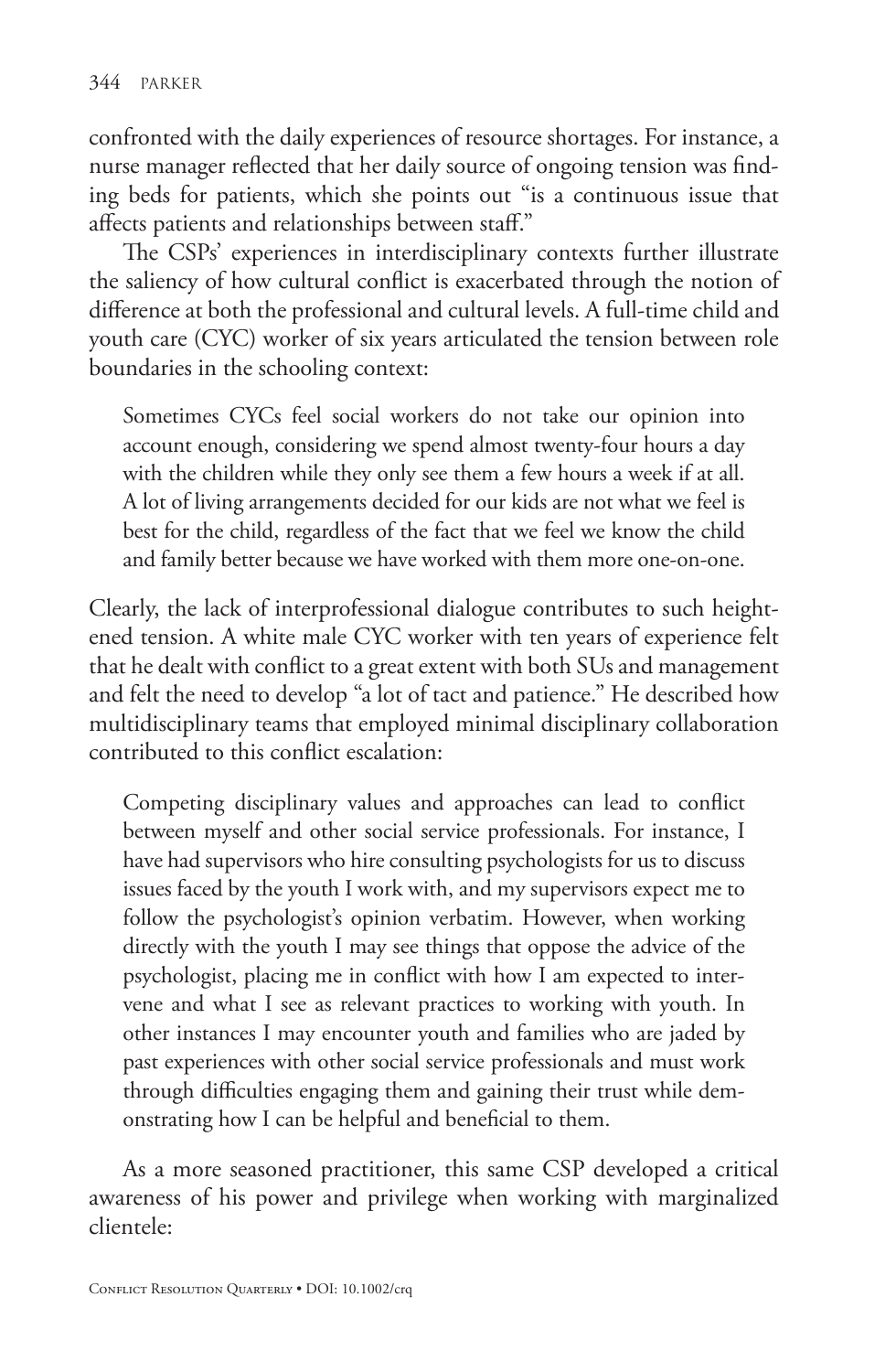I think whenever I am relating to someone of a different cultural background I try to understand myself in relation to the other person. I am a white male, placing me in the dominant majority, so knowing my societal status and privileges is important for me to consider. I try to be cognizant of any real or even perceived power imbalances so that I can ensure that how I deal with people reflects a sense of fairness and equality.

Clearly, while competing disciplinary perspectives influence conflict escalation, so too do cultural differences among both SUs and CSPs. While being trained through nursing signature pedagogies, a Filipino nursing student prepared herself for interdisciplinary conflict in the health care context: "Since I am going into a very interdisciplinary career and coming into contact with individuals from very diverse backgrounds, I feel like conflict is going to happen regardless. It almost always does." At the same time, this nursing student also reflected: "Being raised in an Asian culture, I have been taught to be more passive when it comes to conflict and try to avoid it when possible." In contrast to the male CYC's perspective above, this nursing student was less confident in confronting conflict and perhaps more unwilling to challenge hierarchal systems through her personal power. Such perceptions among more novice or less confident CSPs could be challenged through the kind of elicitive and critical conflict resolution training that can work to strengthen the confidence of CSPs to be better equipped for such expected (cultural) and interdisciplinary conflicts (Lederach 1995, 2003).

An older (45 to 54 years of age) emergency room nurse, originally from Jamaica, shared her experiences of working in an interdisciplinary team: "Working as a part of an interdisciplinary team in an ER, there are frequent conflicts between the various disciplines in terms of each one's 'perspective' and 'agenda' in the process of the delivery of care to patients." She went on to share that in her workplace, she had had to earn the respect of her colleagues and yet continued to experience cultural conflicts on a daily basis, based on her personal identity: "I am aware of my differences, being the only woman of color working in a suburban white neighborhood. I am usually sensitive that I may be subject to their stereotypes and find myself at times overcompensating to demonstrate my competency."

Clearly, working with multiple disciplines increases perceptions and awareness of how ethnocultural differences influence workplace conflict. Still, many students who experience learning in interdisciplinary teams experience accelerated learning and develop "critical thinking and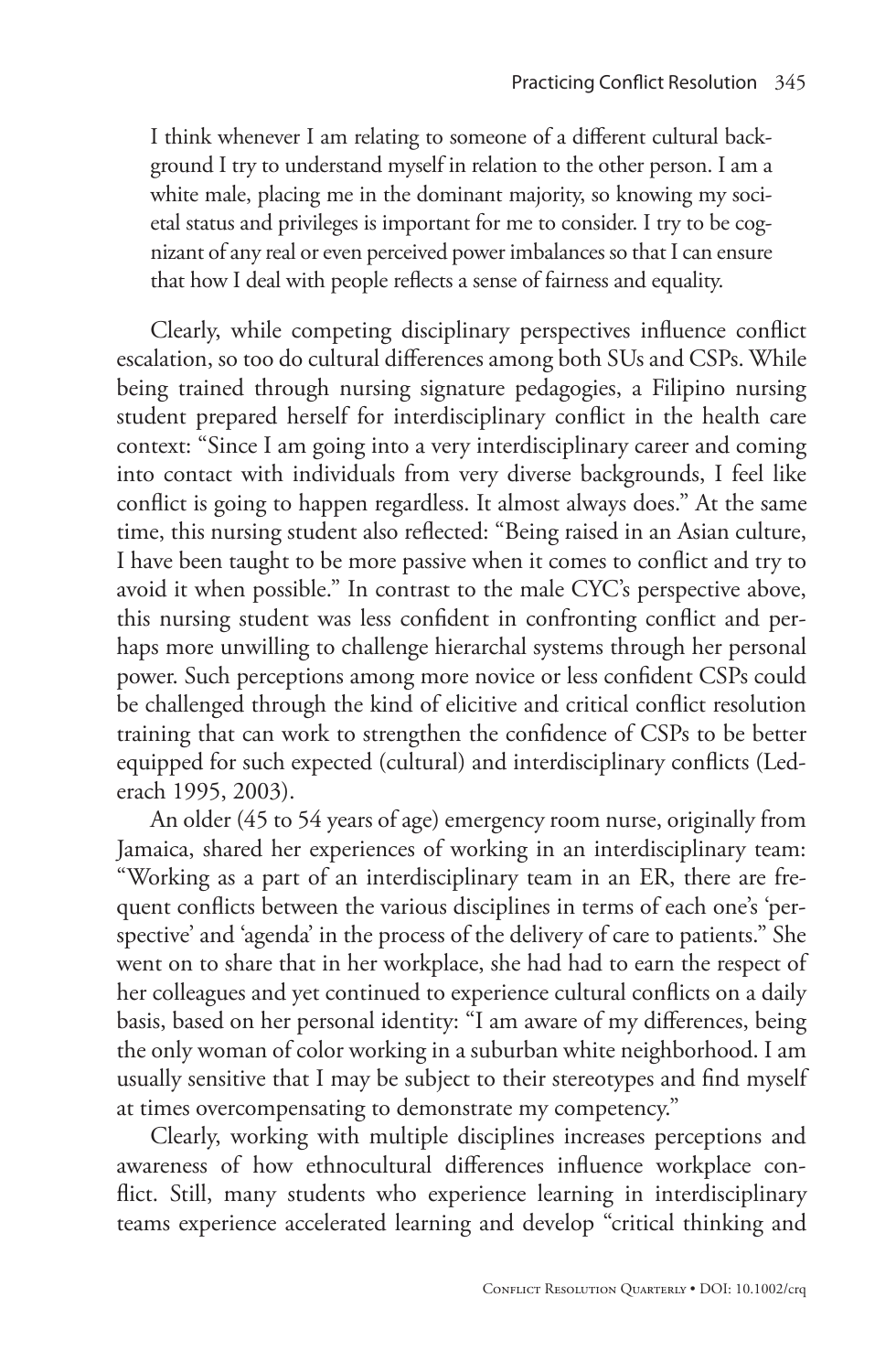problem-solving skills for addressing complex issues and creating lasting impact" (Nandan and London 2013, 817). As Shulman (2005a) and others (Bronstein 2003; Jessup 2007; Nandan and London 2013) point out, interdisciplinary teamwork contributes to the generation of new knowledge and ideologies while also enhancing creativity. In addition, experience on interdisciplinary teams appears to be a clear indicator of how CSPs address and approach issues of diversity. With a deepened sense of awareness about how cultural contrasts influence their practice, we may consider how team members' identities, values, and professions can be used as learning resources.

#### *Cultural Identities and Cultural Learning in Interdisciplinary Teams.*

When asked directly, "Do you think the ethnic and cultural identities of your students/clients/patients affect the ways in which you address/deal with conflict in your workplace/classroom?" fewer respondents (27 percent) said no. The majority said that SUs' ethnicity and culture had some or considerable effect (73 percent). When asked specifically whether the ethnic and cultural identities of SUs affected how CSPs addressed conflict, a chi-square analysis showed that a relationship was based on whether the CSP was a visible minority. The results indicated that these results were significantly related (Pearson  $\chi^2$  [3, *N* = 141] = 11.6, *p* < .05), such that CSPs who were visible minorities felt that the cultural identity of the SU influenced their response to some extent (31.5 percent) more than those who were not visible minorities (13 percent). Similarly, while those who were not part of a visible minority group felt that the SUs' cultural identity did not influence their conflict response (44 percent), those who were visible minorities felt less certain that the SUs' ethnocultural identity influenced their conflict response at all (22 percent).

In response to a similar question about whether gender and sexual identities of their SUs' affected their handling of conflict, a similar proportion (20 percent) said they did not. The majority indicated that gender had some or considerable effect (80 percent) on the ways in which they treated conflict in their workplace or classroom. Among the fifteen different disciplines represented in this sample, social work, nursing, and early childhood education (ECE) made up the largest groups. These groups were measured separately against all other disciplines grouped together as a fourth program area to conduct a chi-square analysis on whether discipline influenced any of their responses. The results indicated that discipline and responses to conflict based on gender of the SUs were significantly related (Pearson  $\chi^2$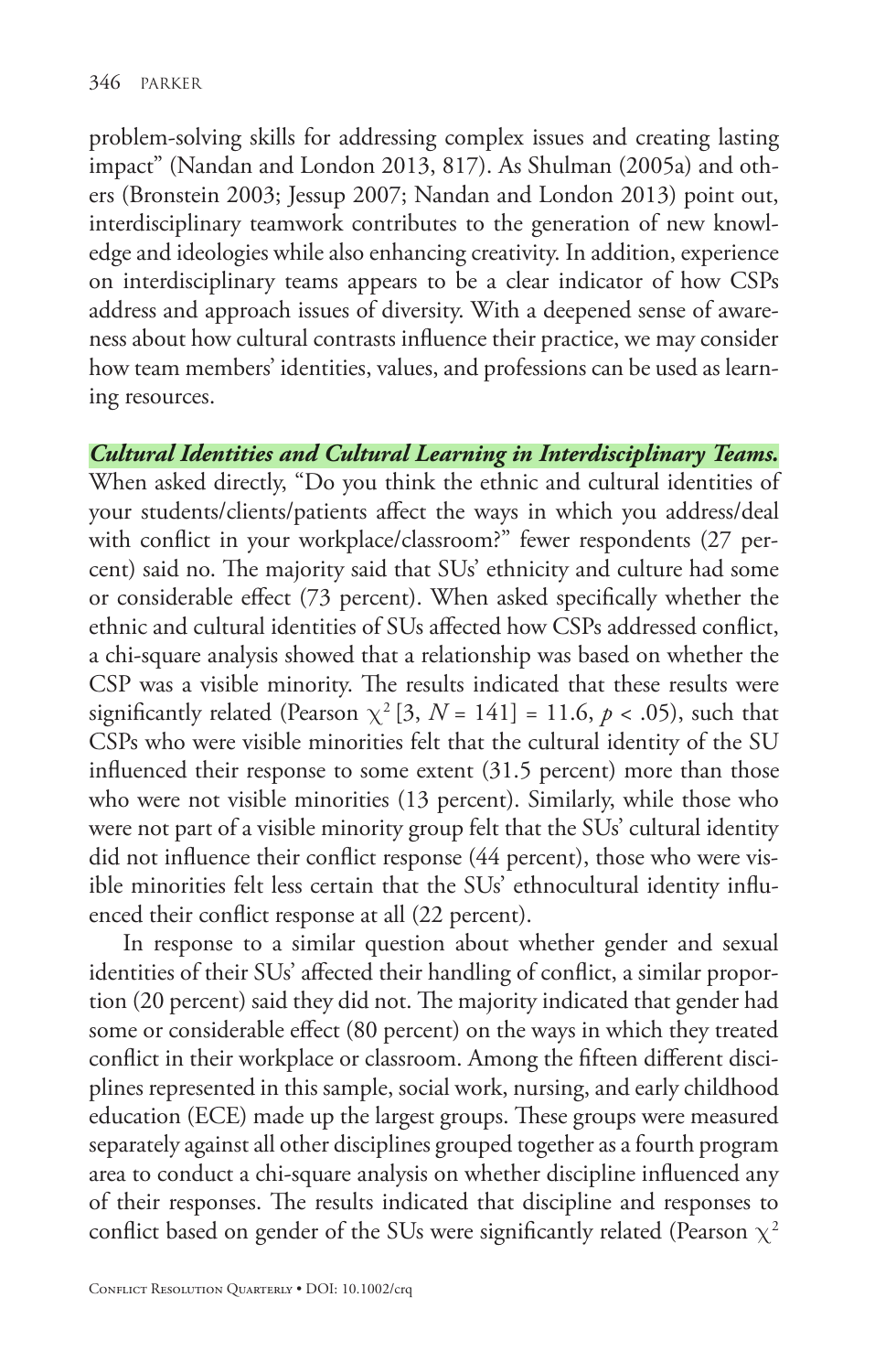$[3, N = 141] = 15.9, p < .05$ ; social workers felt strongly that gender was a factor in addressing conflicts with SUs (54 percent); nurses also felt more strongly about this (35 percent). In comparison, early childhood educators felt that gender did not have much of an effect on their conflict responses (19 percent). The fourth group (all remaining disciplines) also felt that gender was less of an influential factor in their responses to conflict (18 percent; see figure 1).

Qualitative responses indicated vast differences between how CSPs perceived gender and its implications. Again, some felt that all SUs were the same, while others identified the saliency and impact of these differences. A white male nursing student felt that his sex provided him with authority in conflict situations to resolve conflict through action:

I find that male staff are more doers, addressing tasks . . . whereas female staff are more approachable. As a male student I found myself more often than not doing things to take care of a situation instead of sitting down and talking to the person or patient to solve any issue or tension.

This male student's response affirms this presupposition: that males are doers and thus perhaps better equipped to resolve conflicts. Addressing such institutionalized and internalized stereotypes is necessary in conflict resolution training. By encouraging the identification of such oppression, the possibilities for transformative practice prevail (LeBaron 1997).



Figure 1. Effect of Gender on Conflict Responses

*Note:* The effect of gender is exacerbated for social workers and nurses.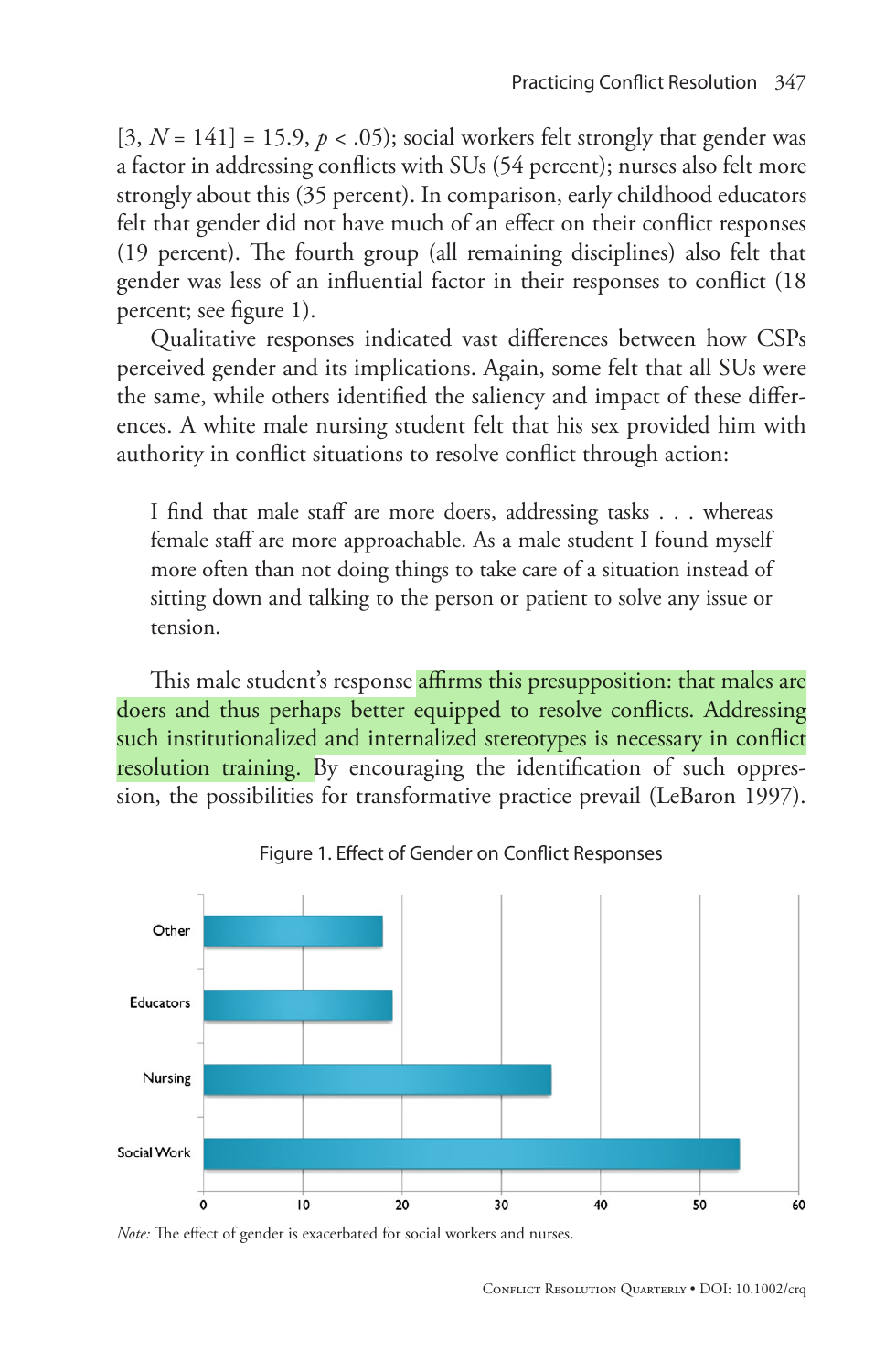Skjørshammer (2001) found in her study with predominantly female nurses that avoidance was a primary response to conflicts. A young Chinese nursing student affirmed this perspective, stating that from her experience in hospital settings—"Males are usually seen as strong so they won't be pushed around very often. Females and other visible minorities are seen as weak and will be pushed around"—and in line with Skjørshammer's and the male nurse's perspective. She went on to say: "Females either like to talk about the issue or avoid it."

Still, some CSPs felt that they "treat everyone the same" when in conflict, regardless of their own sexual identity or gender. Others identified dominant stereotypes of how to communicate with men and women. For instance, a nurse with two years of experience described how she was able to calm down male patients more easily, whereas her female patients tended to be more emotional. In respect to the diverse cultures of SUs, some CSPs did say how they modified their language or speech when serving new immigrants or those whom they identified as from minority groups. Such modifications included using simpler language and slowing down the pace. For others, it meant raising their voice or speaking more directly. Clearly many CSPs appeared to learn to modify their communication patterns through their experiential practice (learning to do) in these various conflictual contexts (Shulman 2005a; Wayne et al., 2010).

CSPs typically experienced to some or a considerable extent internal (85 percent), interpersonal (89 percent), intragroup (66 percent), and intergroup (67 percent) conflicts to some or a considerable extent. Across programs, the only other significant relationship that existed between programs and CSPs' experiences was with intragroup conflict (Pearson  $\chi^2$  [3, *N* = 140]  $= 24.8, p < .05$ ). Again, social workers, nurses, and early childhood educators, measured separately among the remaining professions, indicated that they experienced intragroup conflict to some extent more than others (social workers, 37 percent; nurses, 58 percent; educators, 47 percent; the remaining group, 19 percent).

When asked to what extent they used particular conflict communication strategies—such as mediation, dialogue, staff meeting, circle process, written report, or avoidance—most participants (89 percent) identified one-on-one discussions or dialogue as a dominant technique for addressing conflicts, followed by staff meeting (65 percent), avoidance (63 percent), mediation (45 percent), written report feedback (28 percent), and circle  $(4$  percent; see figure 2).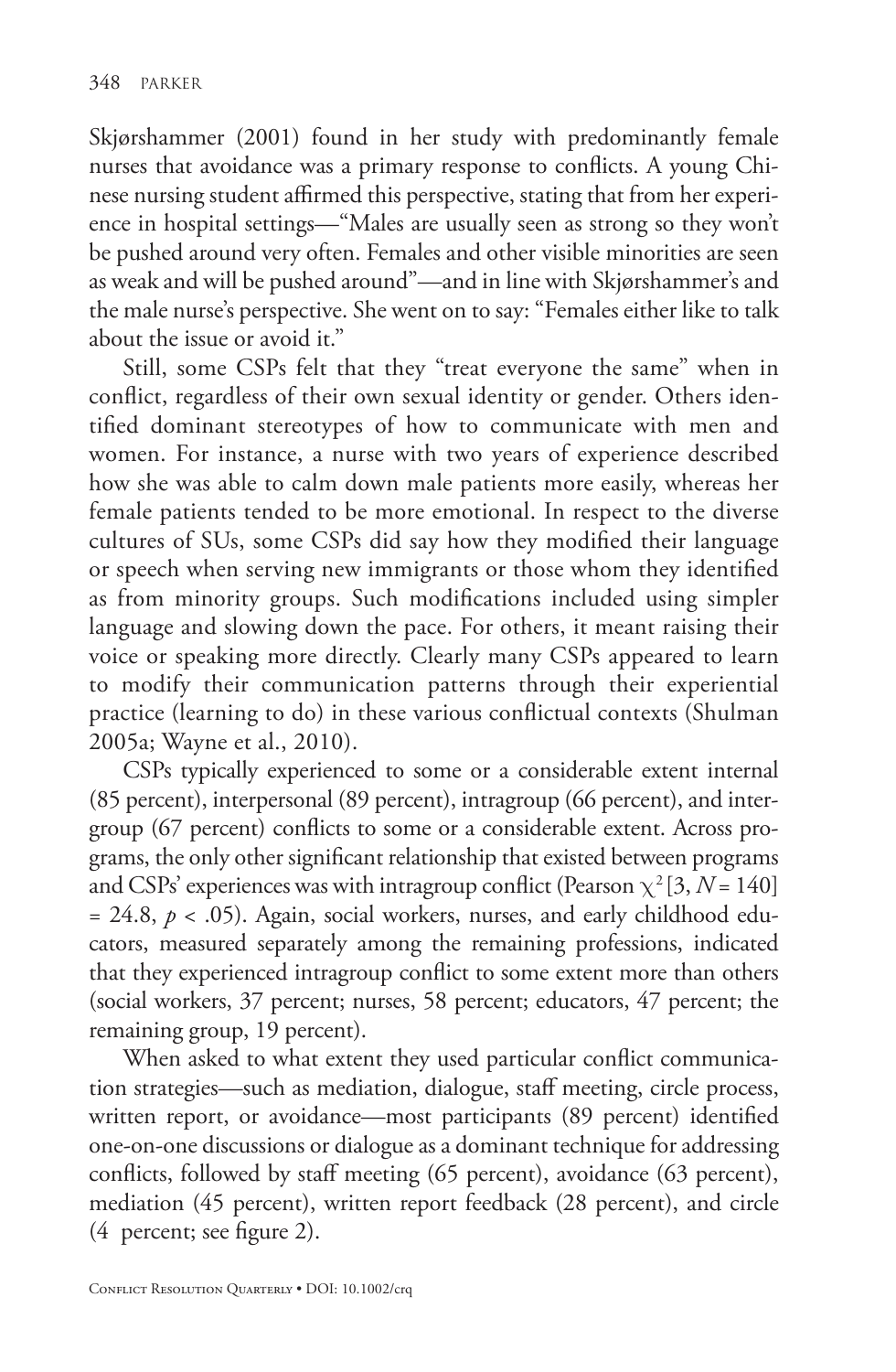

Figure 2. Conflict Resolution and Peace-Building Methods that CSPs Used

When asked if CSPs' own personal identity influenced how they responded to conflict, 26 percent felt that their identity had little or no effect, while the majority felt that it had considerable to great influence (74 percent). While some participants found that such differences did not influence their practice, others found that such differences accounted for a large percentage of their conflict experiences. A student nurse reflected on how her identity influenced how both her colleagues and patients responded to her: "Being a female Filipino, some ethnicities view women as a subordinate and a servant who is to tend to their every need when working as a nurse. I feel I have to submit to their [patients' and colleagues'] requests regardless of my own feelings." This internalized oppression of capabilities based on ethnicity and gender was reflected in a CSP who identified as a visible minority: "I am a South Asian female student. The amount of power I hold is very little and that is influenced in a conflict.  $\dots$  In my community females are told to be submissive and not voice their opinion." In contrast, an Italian female ECE student shared her confidence in addressing conflicts due to her cultural upbringing: "Women are told to show emotion, and talk openly about what is bothering us. Growing up in the Italian culture, we are often told to voice our concerns. If I am comfortable enough with a person I would address conflict head-on."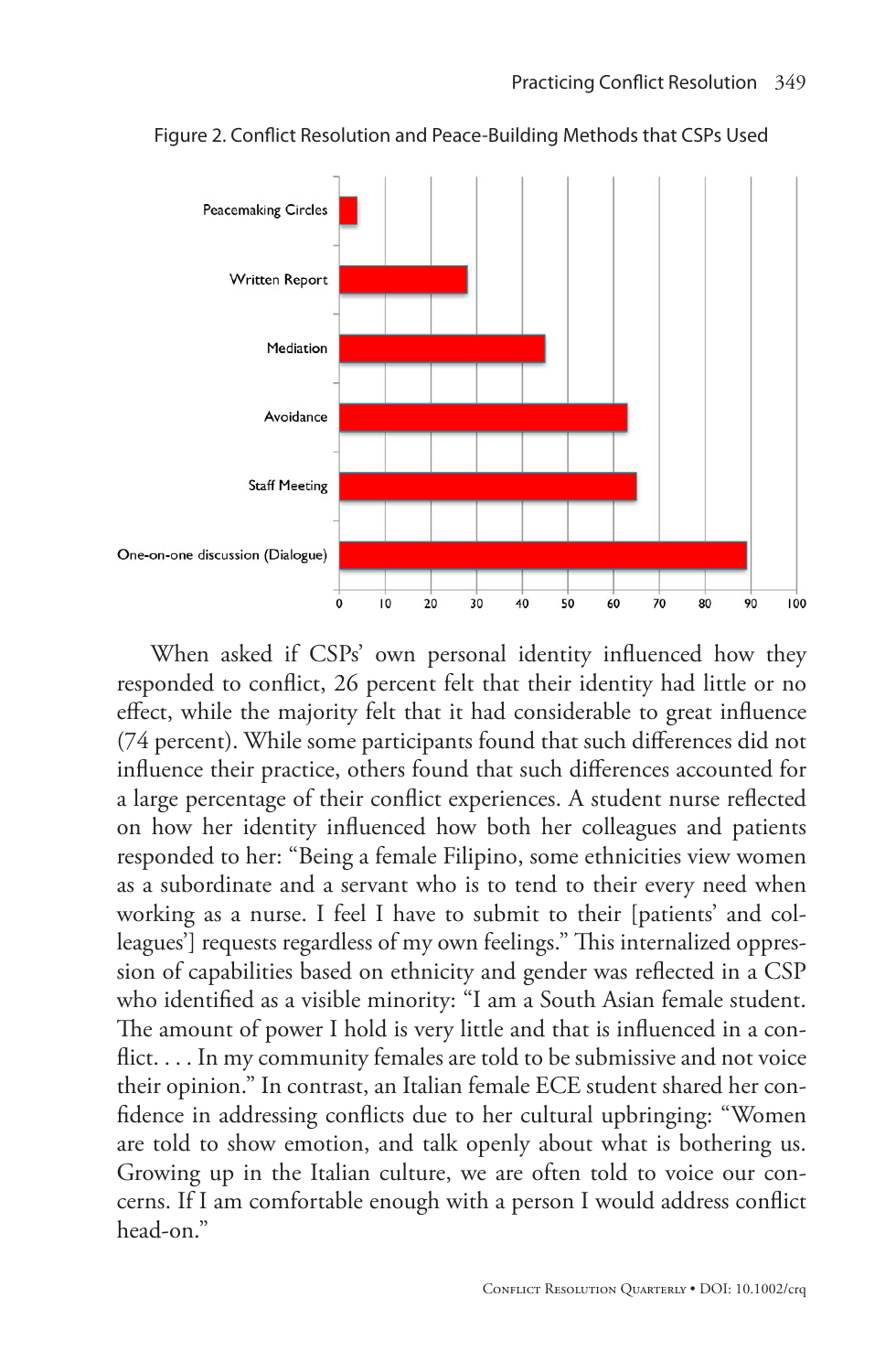Others, primarily those with less experience working in interdisciplinary teams, felt that their identity did not influence their responses to conflicts. For instance, a Chinese full-time urban planning student felt that she had not encountered any cultural conflict in her experience or training: "Cultural, ethnic, or gender influences do not affect the way in which I address conflict as I treat everyone equally."

When CSPs encounter conflict related to cultural differences, there is an obvious variation in how they may be trained, when it comes to how they respond and reflect on their power and privilege. A young female ECE placement student who immigrated from Russia, felt that she carried white privilege; she addressed how conflict resolution training influenced her practice: "Training in conflict resolution really prepared me for addressing conflict with cultural students and clients. . . . Being a cultural majority, I feel that I am at an advantage when addressing conflict." Despite her privilege, a white social worker with six years' experience in mental health and addictions and who was also trained in an antioppressive practice still felt insecure when speaking up for marginalized groups: "Due to various stereotypes, I find that I need to address conflict in a subtle way or I will risk being seen as angry or overbearing." While training in cultural sensitivity and conflict resolution may build CSPs' confidence, it still remains a daunting task to work against the systemic and structural oppression embedded in many community and human service professions. For instance, a male CYC worker articulated how conflictual perspectives engaged broader and more inclusive learning experiences:

In all my core program courses I speak and think in terms that represent a unified language and philosophy. However, in this setting I had to challenge and assess my views in relation to the education, experiences, and disciplinary values of others. When we engaged in activities together, I had to be aware of how I viewed and approached things, but also how to include the views and approaches of others to create new views and approaches that were reflective of our diverse group.

#### Discussion, Implications, and Conclusion

Through culturally responsive pedagogy and experiential education, the Conflict Resolution in Community Services course invited students to engage in critical thinking and transformative dialogue about conflict and conflict resolution. The primary types of conflicts they encountered were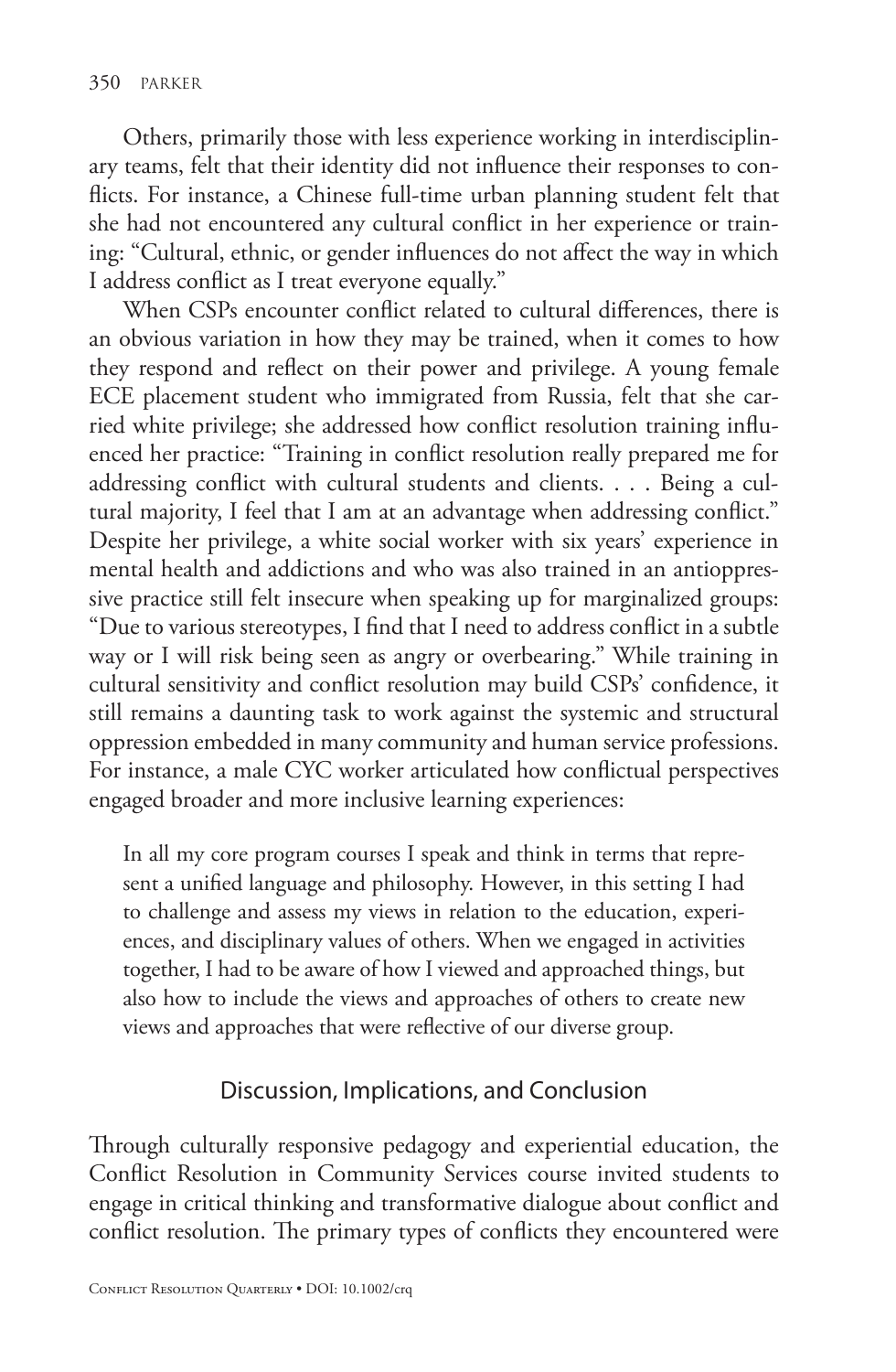internal and interpersonal. Often these conflicts were exacerbated by cultural contrasts relating to race, ethnicity, gender, language, religion, and social status associated with power and privilege.

Overall, this study provided overwhelming evidence that the interdisciplinary nature of the course and the opportunity it provided to critically reflect on their practice facilitated CSPs' greater attention to issues of diversity and better grasp of how to manage conflicts equitably and inclusively. The value of participating and engaging with an interdisciplinary team in a structured classroom environment gave CSPs the opportunity to practice their conflict resolution skills and techniques in a safe setting.

Most CSPs indicated that dominant strategies for addressing workplace conflict included implementing communication, conflict resolution, and interdisciplinary collaboration. The frequency, types, and expectations with regard to training and development varied across disciplines. Participants' responses about how they handled conflicts were reflective of their attention to culturally responsive practices; this awareness was shaped in part by their exposure to pedagogical interventions that stimulated critical reflection about intersectionality and power. Discussions and dialogue based on interdisciplinary perspectives involved nurses, early childhood educators, and social workers; they talked about their different perceptions on interrelated topics, such as serving a child with autism. Nurses questioned why early childhood educators were not allowed to undress a child to examine bruises. Other CSPs asked whether nurses had the authority to prevent parents from entering their child's room. Such interdisciplinary dialogue facilitated conflict learning and developed inclusivity and collaboration among contrasting disciplinary perspectives.

This study serves to encourage interdisciplinary programs to engage students in collaborative and dialogic inquiry beyond just assembling them together in the classroom. Purposive dialogue about social and conflictual issues, for instance, offers ways to facilitate interdisciplinary conflict, which can create greater opportunities to engage with divergent perspectives and practice "conflict dialogue" and cultural inclusion (Bickmore 2011; Bickmore and Parker 2014; Parker 2012). Most conflict resolution educators already reflect on social conflicts by engaging with dialogic curriculum. This study encourages such inquiry in its correlation of critical reflection on conflict resolution practices in CSPs' school and workplace communities and their understanding of culturally appropriate and responsive practices. In this way, this research shows how interdisciplinary professionals address issues of diversity and conflict and how they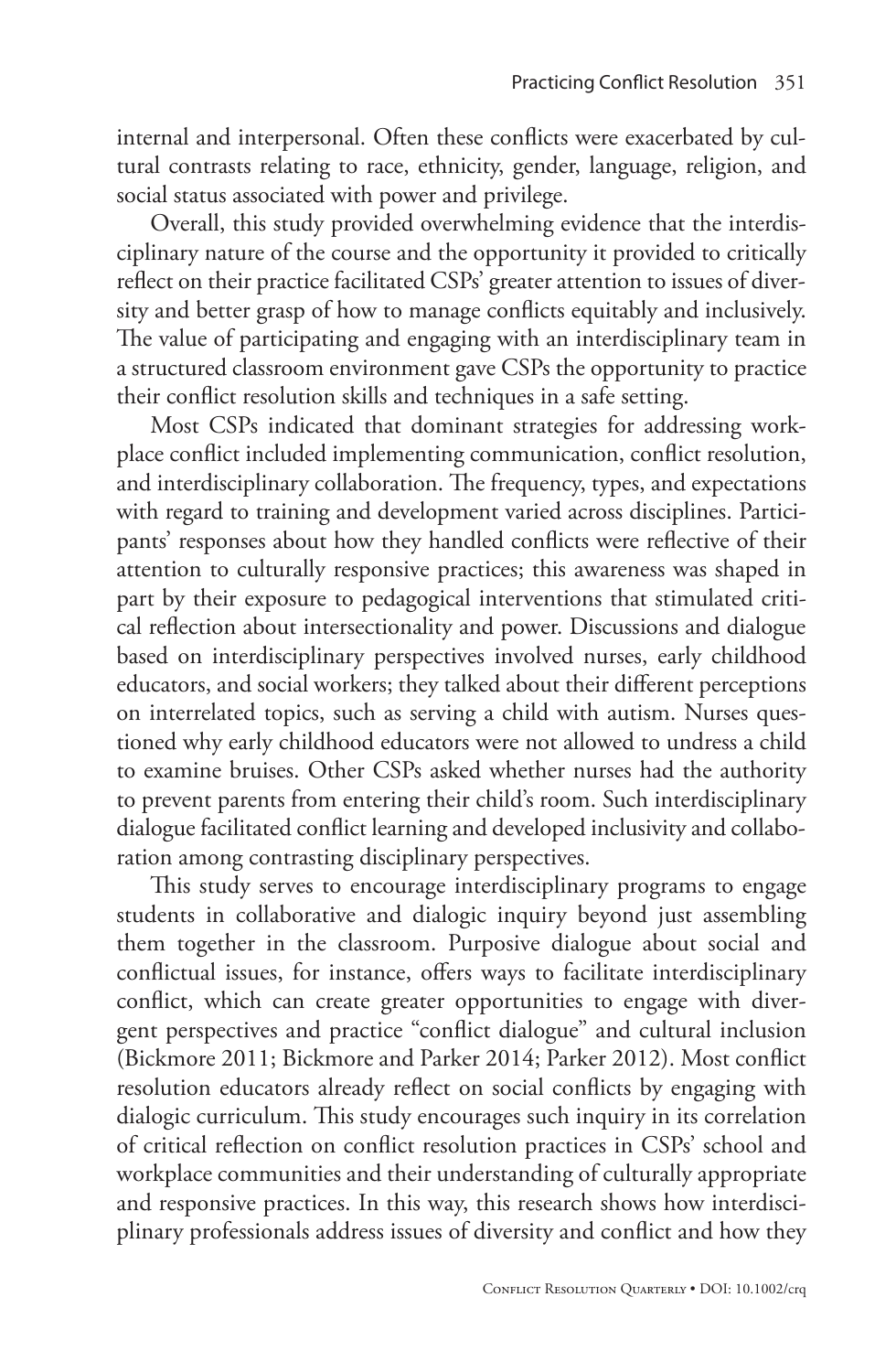use these opportunities to develop their culturally appropriate practice. The study also raises questions about what kind of professional education, both in-service and pre-service, is necessary to prepare CSPs to respond to conflicts using proactive, culturally responsive conflict resolution tools.

People with previous interdisciplinary experience felt that they dealt with cultural conflict to a greater extent compared with those who did not have experience in an interdisciplinary team setting. Thus, when preparing CSPs to respond to issues of culture and ethnicity, having more experience with confronting differences appeared to make people more aware of how culture and diversity are salient factors in their conflict negotiation and management style.

Structured classroom-based learning about conflict and diversity can serve as a resource for critical social academic engagement, both inside and outside the classroom. Various factors influence conflict escalation in relation to culture and diversity, including power, privilege, hierarchy, miscommunication, and labeling. It is important to think about how conflict is understood and how various stakeholders interpret conflict and their responses to it. This understanding may shape how we teach various approaches to conflict resolution.

Affirming CSPs' professional identities is a precursor to collaborative teamwork because "professionals need to be secure in their own roles to know what they can offer and in turn what they can rely on others to provide" (Bronstein 2003, 300). The value of collaborative, interdisciplinary practice reflexively contributes to CSPs' development of skills and knowledge of working cooperatively and collaboratively and developing stronger communication, negotiation, and conflict resolution skills (Redman 2006). Practicing conflict in interdisciplinary teams leads to many societal benefits, because it trains CSPs to solve real issues. In one example of this, Nandan and London (2013) articulate a systems framework for structuring interdisciplinary teams in higher education training, where "professionals and practitioners from health care, social work, criminal justice and elementary/secondary schools interact and work on interprofessional teams addressing cases involving children in abusive situations" (820). Through training in systems thinking and interdisciplinary collaboration, each professional can contribute to assessing various intervention strategies that will best serve the child, patient, or client (Nandan and London 2013; Orchard, Curran, and Kabene 2005).

It is imperative for conflict resolution trainers to move beyond the surface level when dealing with cultural conflicts; these issues require critical conflict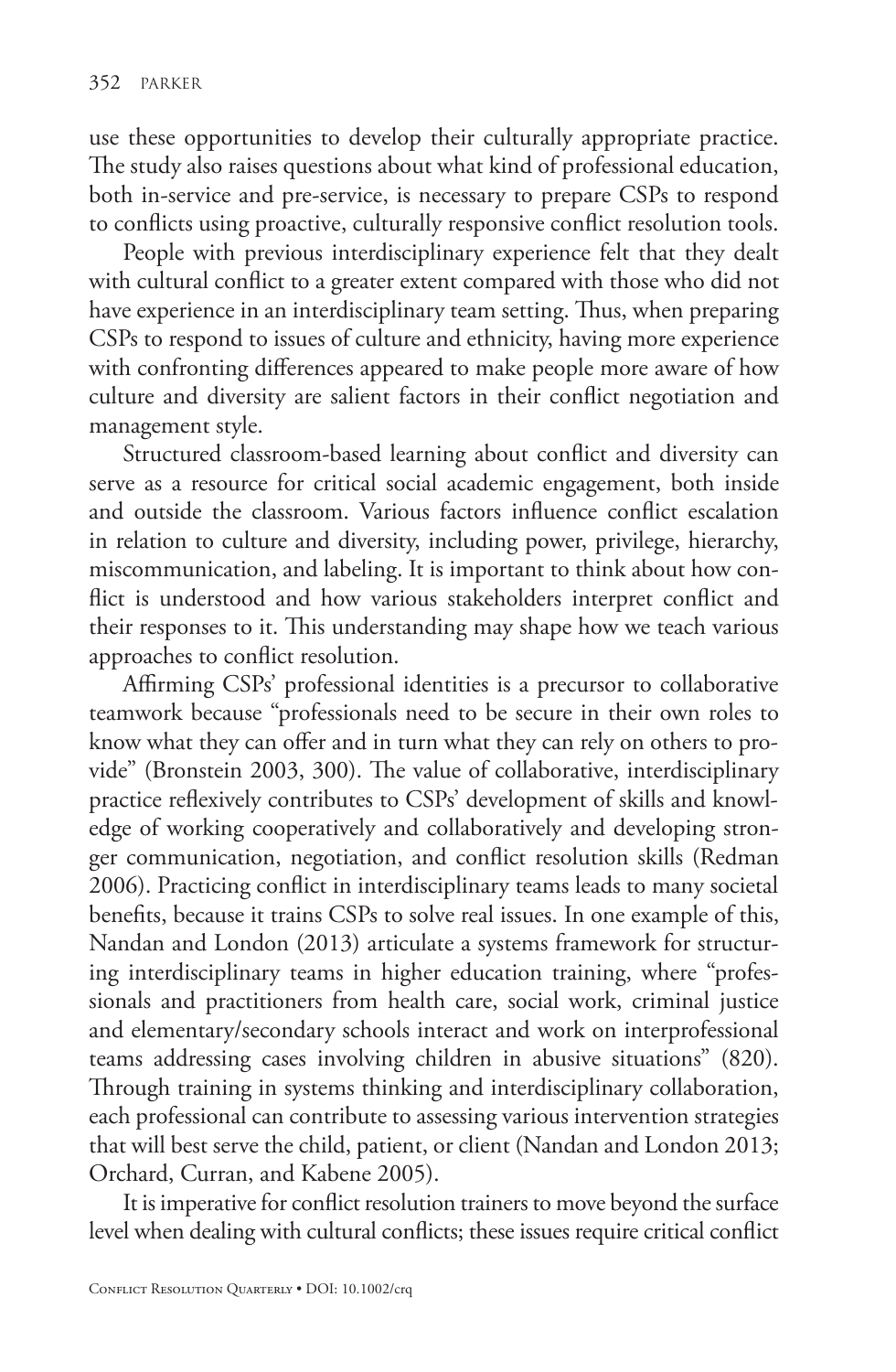dialogue. We need to refine our approach to conflict resolution training in ways that move beyond acknowledging cultural differences; we need to move more purposively toward integrating diversity and offering spaces for the inclusion of differences. This includes pedagogical interventions, reviewing course syllabi for cultural competencies, and supporting faculty members interested in integrating critical cultural conflict dialogue in their classrooms and trainings. Ongoing support and training are necessary.

This is not new knowledge. It is an important call to action, particularly because of the role CSPs play in our society. Field-based practice is not enough to serve as signature pedagogies. CSPs also need more intensive inclass, interdisciplinary training to engage in conflict dialogue about their experiences and approaches to conflict.

#### References

- Alimo, C. J. 2013. "From Dialogue to Action: The Impact of Cross-Race Intergroup Dialogue on the Development of White College Students as Racial Allies." *Equity and Excellence in Education* 45 (1): 36–59.
- Bekerman, Zvi. 2009. "Identity Versus Peace: Identity Wins." *Harvard Educational Review* 79 (1): 74–83.
- Bickmore, Kathy. 2005. "Foundations for Peacebuilding and Discursive Peacekeeping: Infusion and Exclusion of Conflict in Canadian Public School Curricula." *Journal of Peace Education* 2 (2): 161–81.
- Bickmore, Kathy. 2011. "Peacebuilding Dialogue as Democratic Education: Conflictual Issues, Restorative Problem-Solving, and Student Diversity in Classrooms." In *Debates in Citizenship Education*, edited by James Arthur and Hilary Cremin, 115–31. New York: Routledge.
- Bickmore, K., and Parker, C. 2014. "Constructive Conflict Talk in Classrooms: Divergent Approaches to Addressing Divergent Perspectives." Theory and *Research in Social Education* 42 (3): 291–335.
- Britzman, Deborah P. 2000. "Teacher Education in the Confusion of Our Times." *Journal of Teacher Education* 51 (3): 200–05.
- Bronstein, Laura R. 2003. "A Model for Interdisciplinary Collaboration." *Social Work* 48 (3): 297–306.
- Bush, Kenneth D., and Diana Saltarelli. 2000. *The Two Faces of Education in Ethnic Confl ict: Towards a Peacebuilding Education for Children.* Florence, Italy: UNICEF Innocenti Research Centre.
- Creswell, John W. 2008. *Educational Research: Planning, Conducting, and Evaluating Quantitative and Qualitative Research.* 3rd ed. Upper Saddle River, NJ: Prentice Hall.
- Delpit, Lisa. 1988. "The Silenced Dialogue: Power and Pedagogy in Educating Other People's Children." *Harvard Educational Review* 58 (3): 280–98.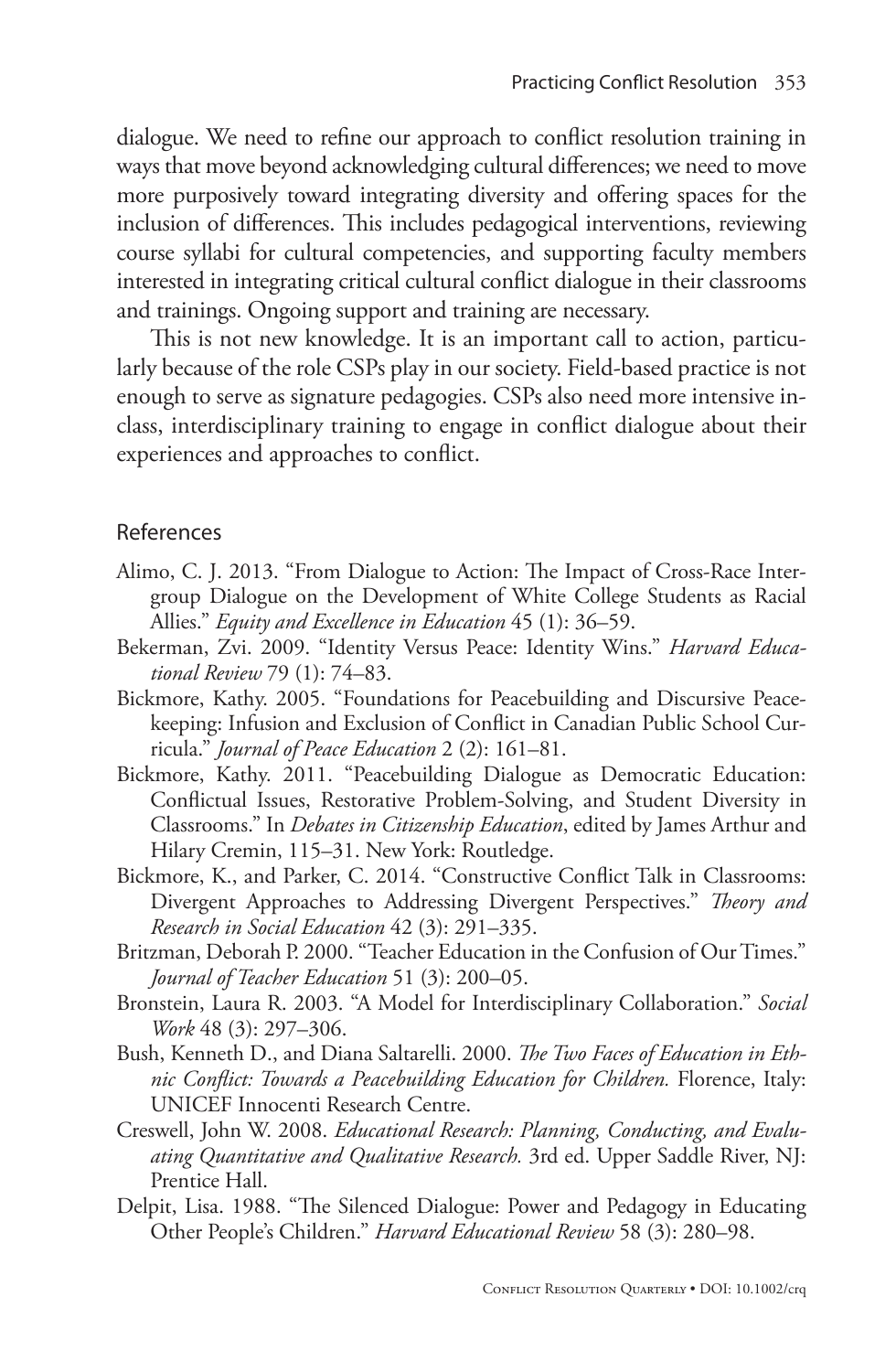- Douglas, Marilyn K., Marlene Rosenkoetter, Dula F. Pacquiao, Lynn Clark Callister, Marianne Hattar-Pollara, Jana Lauderdale, Jeri Milstead, Deena Nardi, and Larry Purnell. 2014. "Guidelines for Implementing Culturally Competent Nursing Care." *Journal of Transcultural Nursing* 25 (2): 109–21.
- Fast, Larissa. 2013. "A Reflexive Approach to Risk and Intervention for Third-Party Intervenors." *Conflict Resolution Quarterly* 30 (4): 467–89.
- Feller, Amanda E., and Kelly K. Ryan. 2012. "Definition, Necessity, and Nansen: Efficacy of Dialogue in Peacebuilding." Conflict Resolution Quarterly 29:351–80.
- Fiol, C. Marlene, Michael G. Pratt, and Edward J. O'Connor. 2009. "Managing Intractable Identity Conflicts." *Academy of Management Review* 34 (1): 32-55.
- Folger, Joseph P., Marshall Scott Poole, and Randall K. Stutman. 2005. "The Inner Experience of Conflict." In *Working through Conflict: Strategies for Relationships, Groups, and Organizations,* edited by Joseph P. Folger, Marshall Scott Poole, and Randall K. Stutman*.*Toronto, Canada: Pearson Education.
- Funk, Nathan C., and Abdul Aziz Said. 2004. "Islam and the West: Narratives of Conflict and Conflict Transformation." *International Journal of Peace Studies* 9 (1): 1–28.
- Galtung, John. 1969. "Violence, Peace, and Peace Research." *Journal of Peace Research* 6 (3): 167–92.
- Gay, Geneva. 2010. *Culturally Responsive Teaching: T eory, Research, and Practice.* 2nd ed. New York: Teachers College Press.
- Gay, Geneva. 2013. "Teaching to and through Cultural Diversity." *Curriculum Inquiry* 43 (1): 48–69. doi:10.1111/curi.12002.
- Gurin, Patricia, Biren (Ratnesh) A. Nagda, and Nicholas Sorenson. 2011. "Intergroup Dialogue: Education for a Broad Conception of Civic Engagement." *Liberal Education* (Spring): 46–51.
- Hall, Pippa. 2005."Interprofessional Teamwork: Professional Cultures as Barriers." *Journal of Interprofessional Care* 1:188–96.
- Hall, Pippa, and Lynda Weaver. 2001. "Interdisciplinary Education and Teamwork: A Long and Winding Road." *Medical Education* 35 (9): 867–75. doi:10.1046/j.1365–2923.2001.00919.x.
- Harris, Ian. 2004. "Peace Education Theory." *Journal of Peace Education* 1 (1): 5–12.
- Isaacs, William. 1999. *Dialogue and the Art of T inking Together: A Pioneering Approach to Communicating in Business and in Life.* New York: Doubleday.
- Jenkins, Sandy, Shulamit Ritblatt, and Jeffrey S. McDonald. 2008. "Conflict Resolution among Early Childhood Educators." *Conflict Resolution Quarterly* 25 (4): 429–50.
- Jessup, Rebecca L. 2007. Interdisciplinary versus Multidisciplinary Care Teams: Do We Understand the Difference?" Australian Health Review: A Publication *of the Australian Hospital Association* 31 (3): 330–31.
- Kahane, David. 2003. "Dispute Resolution and the Politics of Cultural Generalization." *Negotiation Journal* 19 (1): 5–27.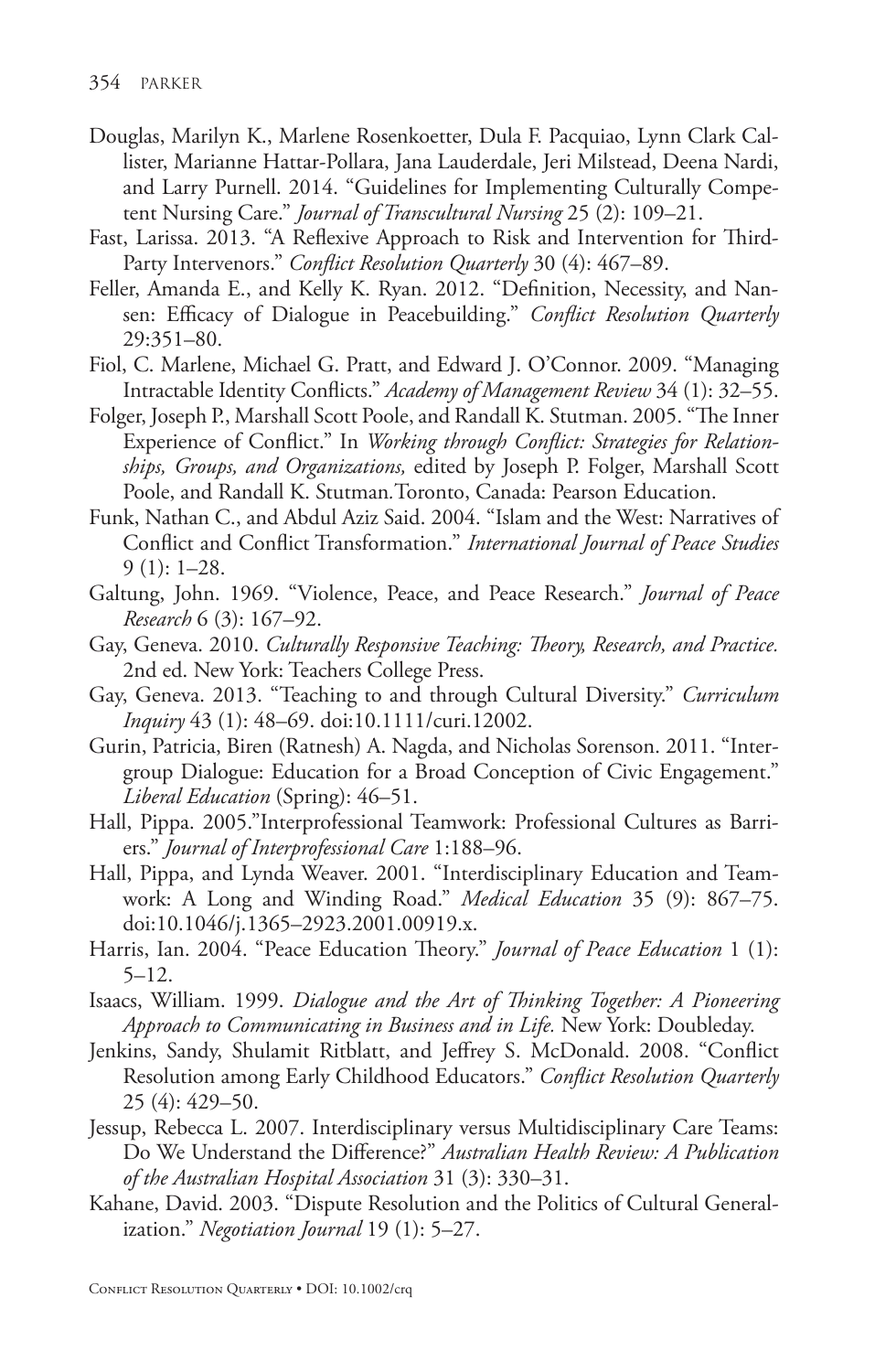- Katz, Neil H., and Linda T. Flynn. 2013. "Understanding Conflict Management Systems and Strategies in the Workplace: A Pilot Study." *Conflict Resolution Quarterly* 30 (4): 393–410.
- Keefe, Thomas, and Susan J. Koch. 1999. "Teaching Conflict Management in Social Work." *Journal of Teaching in Social Work* 18 (2): 33–52.
- Kruk, Edward. 1997. "Mediation and Conflict Resolution in Social Work and the Human Services: Current Issues, Debates and Trends." In *Mediation and Confl ict Resolution in Social Work and the Human Services,* edited by Edward Kruk, 1–17*.* Chicago: Nelson-Hall.
- Kumashiro, Kevin. 2004. *Against Common Sense: Teaching and Learning toward Social Justice.* New York: Routledge.
- Larrison, Tara Earls, and Wynne S. Korr. 2013. "Does Social Work Have a Signature Pedagogy?" *Journal of Social Work Education* 49 (2): 194–206.
- LeBaron, Michelle. 1997. "Intercultural Disputes: Mediation, Conflict Resolution, and Multicultural Reality—Culturally Competent Practice." In *Media*tion and Conflict Resolution in Social Work and the Human Services, edited by Edward Kruk, 321–35. Chicago: Nelson-Hall.
- Lederach, John Paul. 1991. *Beyond Prescription: New Lenses for Conflict Resolution Training across Cultures.* Waterloo, ON: Conrad Grebel College, Institute of Peace and Conflict Studies, Inter-Racial and Cross-Cultural Conflict Resolution Project.
- Lederach, John Paul.1995. Preparing for Peace: Conflict Transformation across Cul*tures.* Syracuse, NY: Syracuse University Press.
- Lederach, John Paul. 2003. *The Little Book of Conflict Transformation*. Intercourse, PA: Good Books.
- Lederach, John Paul. 2005. *Moral Imagination: The Art and Soul of Building Peace.* New York: Oxford University Press.
- Little, Judith Warren. 1993. "Teachers' Professional Development in a Climate of Educational Reform." *Educational Evaluation and Policy Analysis* 15 (2): 129–51.
- Mayer, Bernard. 2000. "Culture and Conflict." In *The Dynamics of Conflict Resolution: A Practitioner's Guide*, edited by Bernard Mayer, 71–96. San Francisco: Jossey-Bass.
- McCormack, Brendan, Anna Illman, John Culling, Alison Ryan, and Suzanne O'Neill. 2002. "'Removing the Chaos from the Narrative': Preparing Clinical Leaders for Practice Development." *Educational Action Research* 10 (3): 335–52.
- Nagda, Biren (Ratnesh) A., Chan-woo Kim, and Yaffa Truelove. 2004. "Learning about Difference, Learning with Others, Learning to Transgress." *Journal of Social Issues* 60 (1): 195–214.
- Nandan, Monica, and Manuel London. 2013. "Interdisciplinary Professional Education." *Education and Training* 55 (8): 815–35.
- Noddings, Nel. 2012. *Peace Education: How We Come to Love and Hate War*. Cambridge: Cambridge University Press.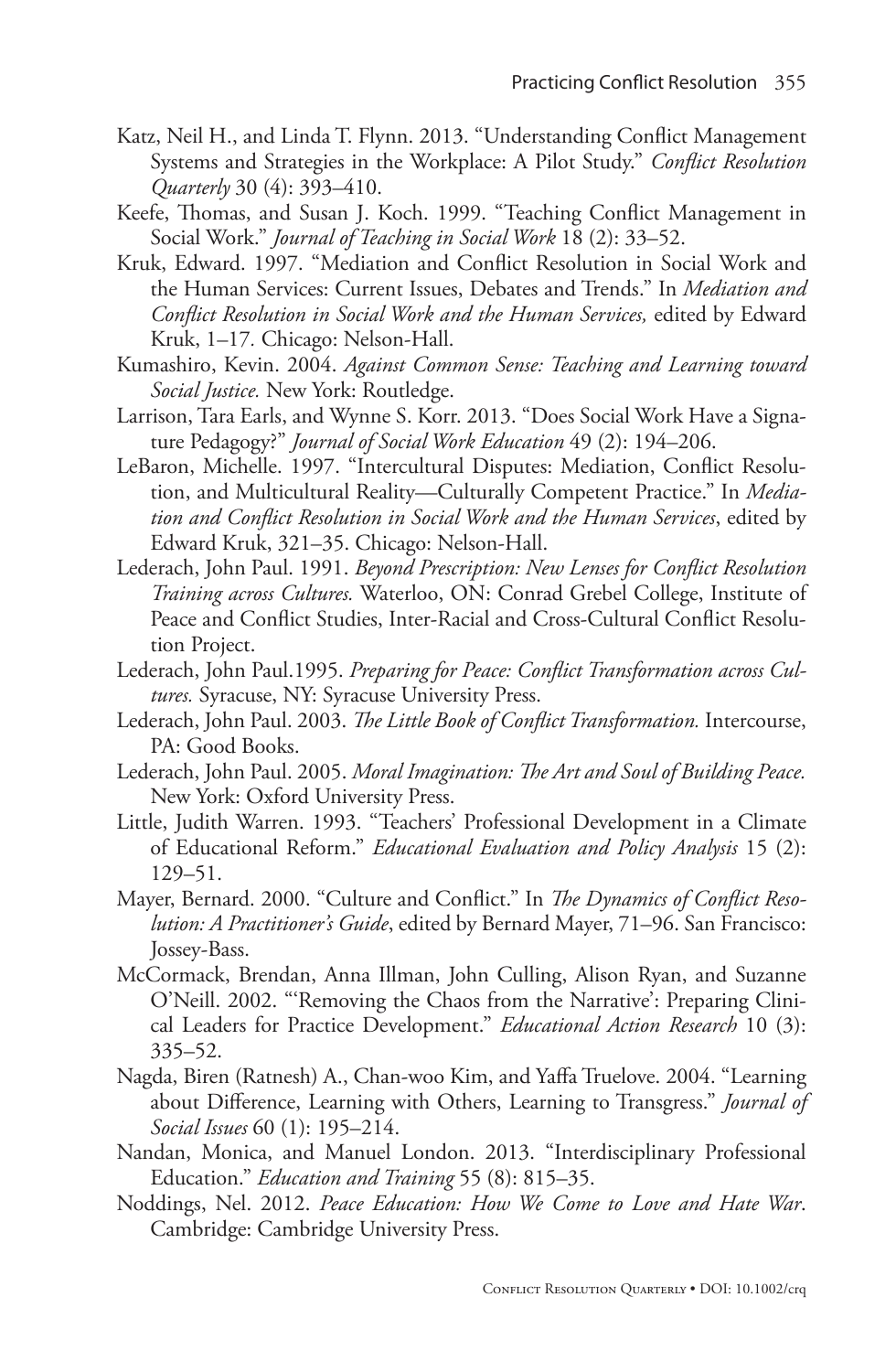- Orchard, Carole A., Vernon Curran, and Stefane Kabene. 2005. "Creating a Culture for Interdisciplinary Collaborative Professional Practice." *Medical Education Online* 10 (11): 1–13.
- Parker, Christina. 2012. "Inclusion in Peacebuilding Education: Discussion of Diversity and Conflict as Learning Opportunities for Immigrant Students." Doctoral dissertation, University of Toronto.
- Parker, Christina. 2013. "Peacebuilding Education: Using Conflict Dialogue for Democratic and Inclusive Learning Opportunities for Diverse Students." *International Journal of Peace Studies* 18 (2): 1–24.
- Parker, Christina, and Kathy Bickmore. 2012. "Conflict Management and Dialogue with Diverse Immigrant Students: Novice Teachers' Approaches and Concerns." *Journal of Teaching and Learning* 8 (2): 47–64.
- Pon, Gordon. 2009. "Cultural Competency as New Racism: An Ontology of Forgetting." *Journal of Progressive Human Services* 20:59–71.
- Redman, Richard W. 2006. "The Challenge of Interdisciplinary Teams." Research *and T eory for Nursing Practice: An International Journal* 20 (2): 105–7.

Ross, Marc. 1993. *The Culture of Conflict*. New Haven, CT: Yale University Press.

- Ross, M. 2007. *Cultural Contestation in Ethnic Conflict*. Cambridge: Cambridge University Press.
- Salas, Eduardo. 2013. "The Time Has Come for Embracing Interdisciplinary Perspectives: Some Reflections." *Small Group Research* 44 (2): 217–23.
- Sensoy, Ozlem, and Robin DiAngelo. 2012. *Is Everyone Really Equal? An Introduction to Key Concepts in Social Justice Education.* New York: Teachers College Press.
- Shulman, Lee. 2005a. "Signature Pedagogies in the Professions." *American Academy of Arts and Sciences* 134 (3): 52–9.
- Shulman, Lee. 2005b. "The Signature Pedagogies of the Professions of Law, Medicine, Engineering, and the Clergy: Potential Lessons for the Education of Teachers." National Research Council's Center for Education. Math Science Partnerships (MSP) Workshop: Teacher Education for Efffective Teaching and Learning, Irvine, CA. 6 February 2005. Keynote Address Paper, 1–27.
- Skjørshammer, Morten. 2001. "Co-operation and Conflict in a Hospital: Interprofessional Differences in Perception and Management of Conflicts." *Journal of Interprofessional Care* 15 (1): 7–18.
- Tajfel, Henri, and John C. Turner. 1979. "An Integrative Theory of Intergroup Conflict." In *The Social Psychology of Intergroup Relations*, edited by William G. Austin and Stephen Worchel, 33–47. Monterey, CA: Brooks/Cole.
- Tawil, Sobhi, and Alexandra Harley. 2004. "Education and Identity-Based Conflict: Assessing Curriculum Policy for Social and Civic Reconstruction." In Education, Conflict and Social Cohesion, edited by Sobhi Tawil and A. Harley, 5–27. Geneva, Switzerland: UNESCO International Bureau of Education.
- Tienda, Marta. 2013. "Diversity ≠ Inclusion: Promoting Integration in Higher Education." *Educational Researcher* 42 (9): 467–75.
- Tomajan, Karen. 2012. "Advocating for Nurses and Nursing." *Online Journal of Issues in Nursing* 17 (1) (January 31): 1–10.